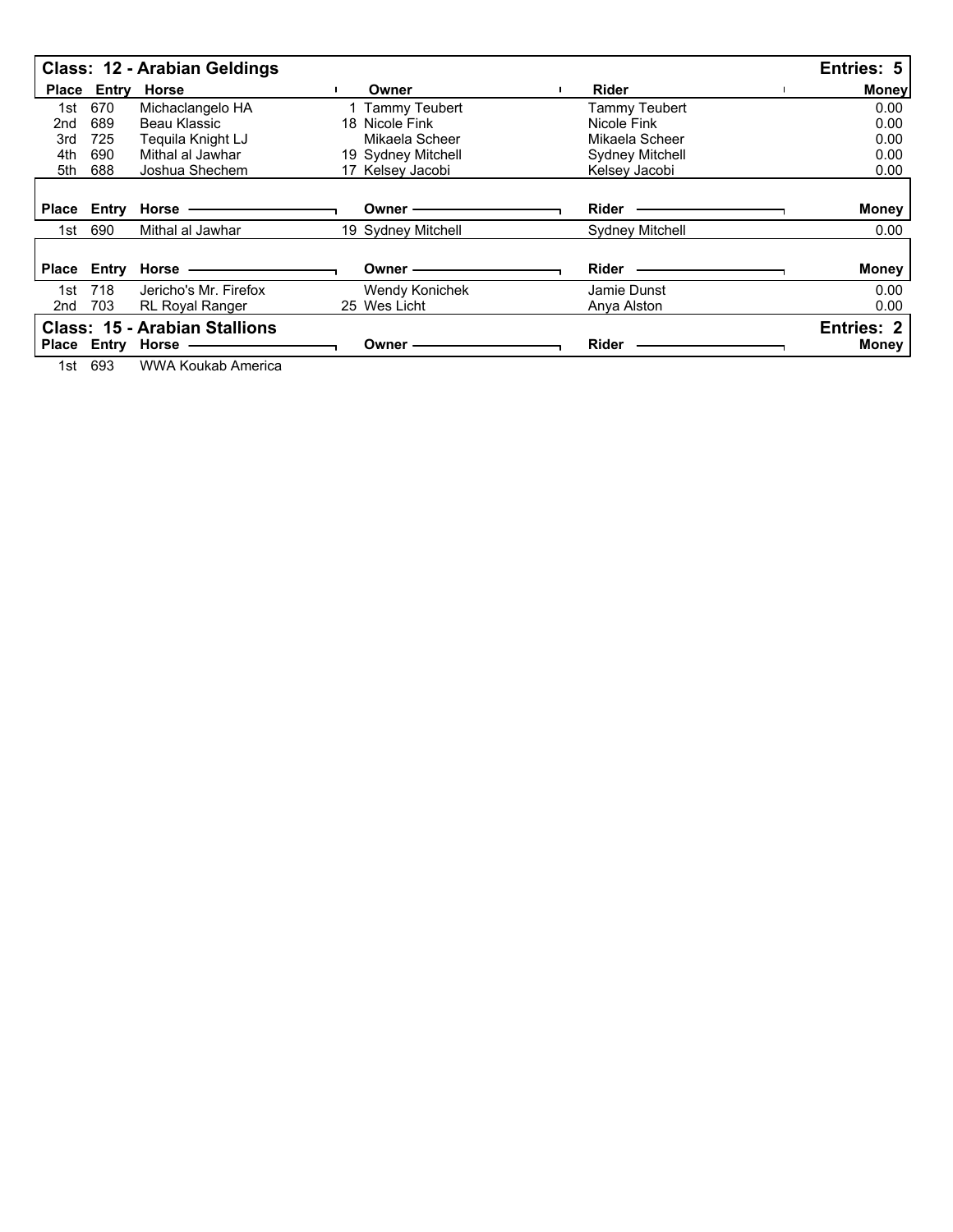|            | 728         | Roamin For Love                                     | Sheri Williams                                                       | Sheri Williams                             | 0.00                              |
|------------|-------------|-----------------------------------------------------|----------------------------------------------------------------------|--------------------------------------------|-----------------------------------|
|            |             | Class: 22 - Open Saddlebred<br>Place Entry Horse -  | Owner -                                                              | $Rider -$                                  | <b>Entries: 1</b><br><b>Money</b> |
| 1st        | 728         | Roamin For Love                                     | Sheri Williams                                                       | Sheri Williams                             | 0.00                              |
|            |             | Class: 23 - Open Morgan                             |                                                                      |                                            | Entries: 6                        |
|            |             | Place Entry Horse -                                 | Owner -                                                              | $Rider -$                                  | <b>Money</b>                      |
| 1st        | 157         | <b>Brandyvine Serene Promise</b>                    | 32 Richard Jensen                                                    | Richard Jensen                             | 0.00                              |
| 2nd        | 685         | Cosmos Montana                                      | 10 Mikayla Bennett                                                   | Mikayla Bennett                            | 0.00                              |
| 3rd        | 686         | Cosmos Arbor Mist                                   | 9 Susie Weise                                                        | Arianna Rich                               | 0.00                              |
| 4th        | 727<br>687  | Elysium's Boanerges                                 | Eden Kopac                                                           | Eden Kopac                                 | 0.00                              |
| 5th<br>6th | 720         | Cosmos Thunder Gone Wild<br><b>Cosmos Celeste</b>   | 8 Susie Weise<br>Char Ehlert                                         | Leslie Allport<br>Char Ehlert              | 0.00<br>0.00                      |
|            |             |                                                     | Class: 24 - Open Other Breed Halter (no Morabs, Morgans or Arabians) |                                            | Entries: 5                        |
|            |             | Place Entry Horse -                                 | Owner -<br>$\overline{\phantom{a}}$                                  | Rider -                                    | <b>Money</b>                      |
| 1st        | 697         | Too Cute to Shoot                                   | 35 Jackie Luebke-Puetz                                               | Jackie Luebke-Puetz                        | 0.00                              |
| 2nd        | 728         | Roamin For Love                                     | Sheri Williams                                                       | Sheri Williams                             | 0.00                              |
| 3rd        | 699         | Mi Bonito Bubba                                     | 24 Amanda Roman                                                      | Amanda Roman                               | 0.00                              |
| 4th        | 702         | Dunder Mifflin                                      | 23 Carolyn Simon                                                     | Carolyn Simon                              | 0.00                              |
| 5th        | 722         | Miss Brooks Tyree (Caliber)                         | Ashley Vyvyan                                                        | Ashley Vyvyan                              | 0.00                              |
|            |             | Class: 25 - Open Pony/Mini Halter                   |                                                                      |                                            | Entries: 6                        |
|            |             |                                                     | Owner -                                                              | Rider                                      | <b>Money</b>                      |
|            | 1st 724     | Ransom's Golden Talon                               | Carol Eaton                                                          | Carol Eaton                                | 0.00                              |
| 2nd        | 726<br>697  | Ransom's Snowflake                                  | Carol Eaton<br>35 Jackie Luebke-Puetz                                | Carol Eaton                                | 0.00                              |
| 3rd<br>4th | 323         | Too Cute to Shoot<br>Asgard Athena                  | Ashley Van Schyndel                                                  | Jackie Luebke-Puetz<br>Ashley Van Schyndel | 0.00<br>0.00                      |
| 5th        | 720         | Cosmos Celeste                                      | <b>Char Ehlert</b>                                                   | <b>Char Ehlert</b>                         | 0.00                              |
| 6th        | 719         | <b>Flaming Fury</b>                                 | Char Ehlert                                                          | Char Ehlert                                | 0.00                              |
|            |             | Class: 26 - 1/2 & Part Morgan                       |                                                                      |                                            | Entries: 3                        |
|            |             | Place Entry Horse                                   | Owner -                                                              | Rider -                                    | <b>Money</b>                      |
| 1st        | 705         | RL Rosali                                           | 28 Wes Licht                                                         | <b>Courtney Davis</b>                      | 0.00                              |
| 2nd        | 703         | <b>RL Royal Ranger</b>                              | 25 Wes Licht                                                         | Anya Alston                                | 0.00                              |
| 3rd        | 719         | <b>Flaming Fury</b>                                 | <b>Char Ehlert</b>                                                   | <b>Char Ehlert</b>                         | 0.00                              |
|            | 720         | Cosmos Celeste                                      | <b>Char Ehlert</b>                                                   | Char Ehlert                                | 0.00                              |
|            |             | <b>Class: 27 - Open Stallions</b>                   | Owner -                                                              | Rider                                      | <b>Entries: 5</b><br><b>Money</b> |
| 1st        | 157         | <b>Brandyvine Serene Promise</b>                    | 32 Richard Jensen                                                    | Richard Jensen                             | 0.00                              |
| 2nd        | 693         | WWA Koukab America                                  | 14 Nancy West                                                        | Nancy West                                 | 0.00                              |
| 3rd        | 716         | Nakhda Brio                                         | Wendy Konichek                                                       | Wendy Konichek                             | 0.00                              |
| 4th        | 724         | Ransom's Golden Talon                               | Carol Eaton                                                          | Carol Eaton                                | 0.00                              |
| 5th        | 697         | Too Cute to Shoot                                   | 35 Jackie Luebke-Puetz                                               | Jackie Luebke-Puetz                        | 0.00                              |
|            |             | Class: 28 - Open Geldings                           |                                                                      |                                            | Entries: 12                       |
|            | Place Entry | Horse -                                             | Owner -                                                              | Rider                                      | <b>Money</b>                      |
| 1st        | 494         | Seven Wonders                                       | Shalene Neuberger                                                    | Shalene Neuberger                          | 0.00                              |
| 2nd<br>3rd | 670<br>689  | Michaclangelo HA<br>Beau Klassic                    | 1 Tammy Teubert<br>18 Nicole Fink                                    | Tammy Teubert<br>Nicole Fink               | 0.00<br>0.00                      |
| 4th        | 685         | Cosmos Montana                                      | 10 Mikayla Bennett                                                   | Mikayla Bennett                            | 0.00                              |
| 5th        | 703         | <b>RL Royal Ranger</b>                              | 25 Wes Licht                                                         | Anya Alston                                | 0.00                              |
| 6th        | 725         | Tequila Knight LJ                                   | Mikaela Scheer                                                       | Mikaela Scheer                             | 0.00                              |
| 7th        | 727         | <b>Elysium's Boanerges</b>                          | Eden Kopac                                                           | Eden Kopac                                 | 0.00                              |
|            | 690         | Mithal al Jawhar                                    | 19 Sydney Mitchell                                                   | <b>Sydney Mitchell</b>                     | 0.00                              |
|            | 691<br>699  | Smokin' Hot Remmington                              | 20 Sydney Mitchell                                                   | Kelsey Jacobi                              | 0.00<br>0.00                      |
|            | 702         | Mi Bonito Bubba<br>Dunder Mifflin                   | 24 Amanda Roman<br>23 Carolyn Simon                                  | Amanda Roman<br>Carolyn Simon              | 0.00                              |
|            | 728         | Roamin For Love                                     | Sheri Williams                                                       | Sheri Williams                             | 0.00                              |
|            |             | Class: 29 - Open Mares                              |                                                                      |                                            | Entries: 10                       |
|            | Place Entry | Horse -                                             | Owner                                                                | Rider                                      | <b>Money</b>                      |
| 1st        | 726         | Ransom's Snowflake                                  | Carol Eaton                                                          | Carol Eaton                                | 0.00                              |
| 2nd        | 705         | <b>RL</b> Rosali                                    | 28 Wes Licht                                                         | Wes Licht                                  | 0.00                              |
| 3rd        | 686         | <b>Cosmos Arbor Mist</b>                            | 9 Susie Weise                                                        | Arianna Rich                               | 0.00                              |
| 4th        | 738<br>710  | Dynamic Dolly Jo                                    | Alyssa Mohr                                                          | Alyssa Mohr                                | 0.00                              |
| 5th<br>6th |             | No Greater Honor                                    | 38 Nyssa Sheridan                                                    | Nyssa Sheridan                             | 0.00                              |
|            |             |                                                     |                                                                      |                                            |                                   |
|            | 687         | Cosmos Thunder Gone Wild                            | 8 Susie Weise                                                        | Susie Weise                                | 0.00                              |
|            | 704<br>713  | <b>RL Amazing Grace</b><br><b>Fashion Statement</b> | 27 Wes Licht<br>40 Sarah Protz                                       | Wes Licht                                  | 0.00<br>0.00                      |
|            | 720         | <b>Cosmos Celeste</b>                               | Char Ehlert                                                          | Autumn Healy<br><b>Char Ehlert</b>         | 0.00                              |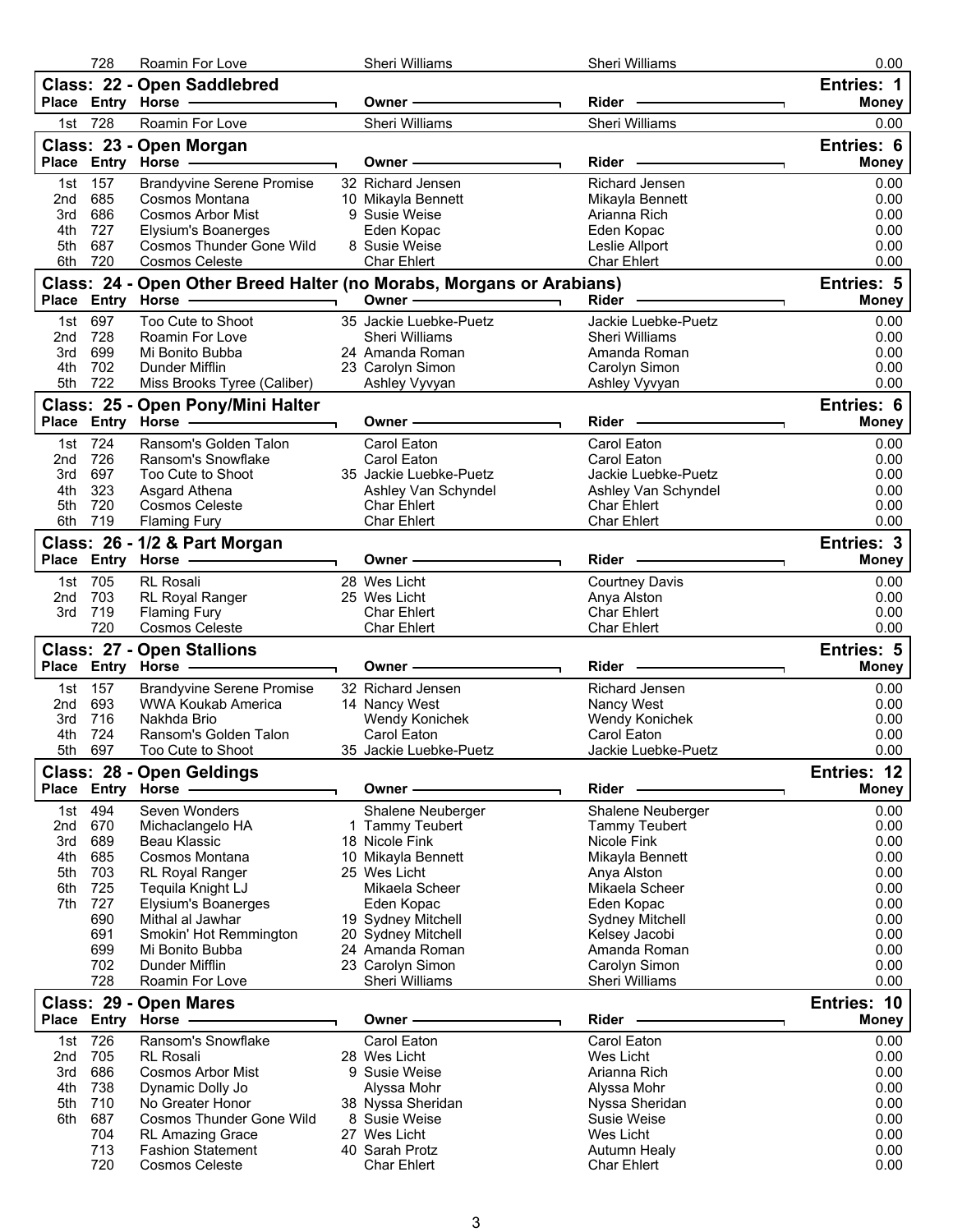|                           | 722         | Miss Brooks Tyree (Caliber)             | Ashley Vyvyan                           | Ashley Vyvyan                     | 0.00              |
|---------------------------|-------------|-----------------------------------------|-----------------------------------------|-----------------------------------|-------------------|
|                           |             | Class: 30 - Rookie Halter               |                                         |                                   | Entries: 12       |
|                           | Place Entry | Horse -                                 | Owner –                                 | Rider                             | <b>Money</b>      |
| 1st                       | 670         | Michaclangelo HA                        | 1 Tammy Teubert                         | <b>Tammy Teubert</b>              | 0.00              |
| 2nd                       | 724         | Ransom's Golden Talon                   | Carol Eaton                             | Carol Eaton                       | 0.00              |
| 3rd                       | 726         | Ransom's Snowflake                      | Carol Eaton                             | Carol Eaton                       | 0.00              |
| 4th                       | 685         | Cosmos Montana                          | 10 Mikayla Bennett                      | Mikayla Bennett                   | 0.00              |
| 5th                       | 694         | <b>WWA Ashia</b>                        | 13 Donald Gigante                       | Donald Gigante                    | 0.00              |
| 6th                       | 738         | Dynamic Dolly Jo                        | Alyssa Mohr                             | Alyssa Mohr                       | 0.00              |
| 7th                       | 728         | Roamin For Love                         | Sheri Williams                          | Sheri Williams                    | 0.00              |
|                           | 684         | Cosmos Vigalente                        | 11 Susie Weise                          | Cayden Hinze                      | 0.00              |
|                           | 687         | Cosmos Thunder Gone Wild                | 8 Susie Weise                           | Susie Weise                       | 0.00              |
|                           | 699         | Mi Bonito Bubba                         | 24 Amanda Roman                         | Amanda Roman                      | 0.00              |
|                           | 702         | Dunder Mifflin                          | 23 Carolyn Simon                        | Carolyn Simon                     | 0.00              |
|                           | 722         | Miss Brooks Tyree (Caliber)             | Ashley Vyvyan                           | Ashley Vyvyan                     | 0.00              |
|                           |             |                                         |                                         |                                   | Entries: 9        |
|                           |             | Class: 31 - Open Hunter Type            | Owner -                                 | Rider                             |                   |
|                           |             | Place Entry Horse -                     |                                         |                                   | <b>Money</b>      |
| 1st                       | 689         | Beau Klassic                            | 18 Nicole Fink                          | Nicole Fink                       | 0.00              |
| 2nd                       | 685         | Cosmos Montana                          | 10 Mikayla Bennett                      | Mikayla Bennett                   | 0.00              |
| 3rd                       | 697         | Too Cute to Shoot                       | 35 Jackie Luebke-Puetz                  | Jackie Luebke-Puetz               | 0.00              |
| 4th                       | 710         | No Greater Honor                        | 38 Nyssa Sheridan                       | Nyssa Sheridan                    | 0.00              |
| 5th                       | 699         | Mi Bonito Bubba                         | 24 Amanda Roman                         | Amanda Roman                      | 0.00              |
| 6th                       | 702         | Dunder Mifflin                          | 23 Carolyn Simon                        | Carolyn Simon                     | 0.00              |
| 7th                       | 727         | Elysium's Boanerges                     | Eden Kopac                              | Eden Kopac                        | 0.00              |
|                           | 687         | Cosmos Thunder Gone Wild                | 8 Susie Weise                           | Susie Weise                       | 0.00              |
|                           | 720         | <b>Cosmos Celeste</b>                   | Char Ehlert                             | <b>Char Ehlert</b>                | 0.00              |
|                           |             | <b>Class: 32 - Senior Horse Halter</b>  |                                         |                                   | Entries: 6        |
|                           |             | Place Entry Horse -                     | Owner -                                 | Rider                             | <b>Money</b>      |
| 1st                       | 704         | RL Amazing Grace                        | 27 Wes Licht                            | Hope Elliot                       | 0.00              |
| 2 <sub>nd</sub>           | 669         | LM Red Skye Delight                     | 2 Wendy Konichek                        | Marissa Matuszewski               | 0.00              |
| 3rd                       | 728         | Roamin For Love                         | Sheri Williams                          | Sheri Williams                    | 0.00              |
| 4th                       | 711         | Dancing Gydania                         | 39 Nyssa Sheridan                       | Jessica Stachulak                 | 0.00              |
| 5th                       | 719         |                                         | Char Ehlert                             | <b>Char Ehlert</b>                | 0.00              |
| 6th                       | 714         | <b>Flaming Fury</b><br>Candy            | 42 Nancy Lightfield                     | Nancy Lightfield                  | 0.00              |
|                           |             |                                         |                                         |                                   |                   |
|                           |             | Class: 33 - Youth Western Type Halter   |                                         |                                   | <b>Entries: 4</b> |
|                           | Place Entry | <b>Horse</b>                            | Owner -                                 | Rider                             | <b>Money</b>      |
| 1st                       | 705         | RL Rosali                               | 28 Wes Licht                            | <b>Courtney Davis</b>             | 0.00              |
| 2nd                       | 703         | RL Royal Ranger                         | 25 Wes Licht                            | Anya Alston                       | 0.00              |
| 3rd                       | 684         | Cosmos Vigalente                        | 11 Susie Weise                          | Cayden Hinze                      | 0.00              |
| 4th                       | 720         | <b>Cosmos Celeste</b>                   | <b>Char Ehlert</b>                      | <b>Char Ehlert</b>                | 0.00              |
|                           |             | Class: 34 - Youth English Type Halter   |                                         |                                   | Entries: 10       |
|                           | Place Entry | Horse -                                 | Owner-                                  | Rider                             | <b>Money</b>      |
|                           |             |                                         |                                         |                                   |                   |
| 1st                       | 494         | Seven Wonders                           | Shalene Neuberger                       | Anna Neuberger                    | 0.00              |
| 2nd                       | 685         | Cosmos Montana                          | 10 Mikayla Bennett                      | Mikayla Bennett                   | 0.00              |
| 3rd                       | 686         | Cosmos Arbor Mist                       | 9 Susie Weise                           | Arianna Rich                      | 0.00              |
| 4th                       | 704         | <b>RL Amazing Grace</b>                 | 27 Wes Licht                            | Hope Elliot                       | 0.00              |
| 5th                       | 687         | <b>Cosmos Thunder Gone Wild</b>         | 8 Susie Weise                           | Susie Weise                       | 0.00              |
| 6th                       | 738         | Dynamic Dolly Jo                        | Alyssa Mohr                             | Lauryn Fowle                      | 0.00              |
|                           | 699         | Mi Bonito Bubba                         | 24 Amanda Roman                         | Kayla Klobucnik                   | 0.00              |
|                           | 720         | <b>Cosmos Celeste</b>                   | Char Ehlert                             | <b>Char Ehlert</b>                | 0.00              |
|                           | 725         | Tequila Knight LJ                       | Mikaela Scheer                          | Mikaela Scheer                    | 0.00              |
|                           |             | Elysium's Boanerges                     | Eden Kopac                              | Eden Kopac                        | 0.00              |
|                           | 727         |                                         |                                         |                                   |                   |
|                           |             | Class: 35 - Dresage Suitability in Hand |                                         |                                   | <b>Entries: 7</b> |
|                           |             | Horse                                   | Owner                                   | Rider                             | <b>Money</b>      |
| 1st                       | 710         |                                         |                                         |                                   | 0.00              |
|                           |             | No Greater Honor                        | 38 Nyssa Sheridan                       | Nyssa Sheridan                    |                   |
| 2nd                       | 697         | Too Cute to Shoot                       | 35 Jackie Luebke-Puetz                  | Jackie Luebke-Puetz               | 0.00              |
| 3rd                       | 716         | Nakhda Brio                             | <b>Wendy Konichek</b>                   | Wendy Konichek                    | 0.00              |
| 4th                       | 689         | Beau Klassic                            | 18 Nicole Fink                          | Nicole Fink                       | 0.00              |
| 5th                       | 720         | <b>Cosmos Celeste</b>                   | <b>Char Ehlert</b>                      | <b>Char Ehlert</b>                | 0.00              |
| Place Entry<br>6th<br>7th | 702<br>714  | Dunder Mifflin<br>Candy                 | 23 Carolyn Simon<br>42 Nancy Lightfield | Carolyn Simon<br>Nancy Lightfield | 0.00<br>0.00      |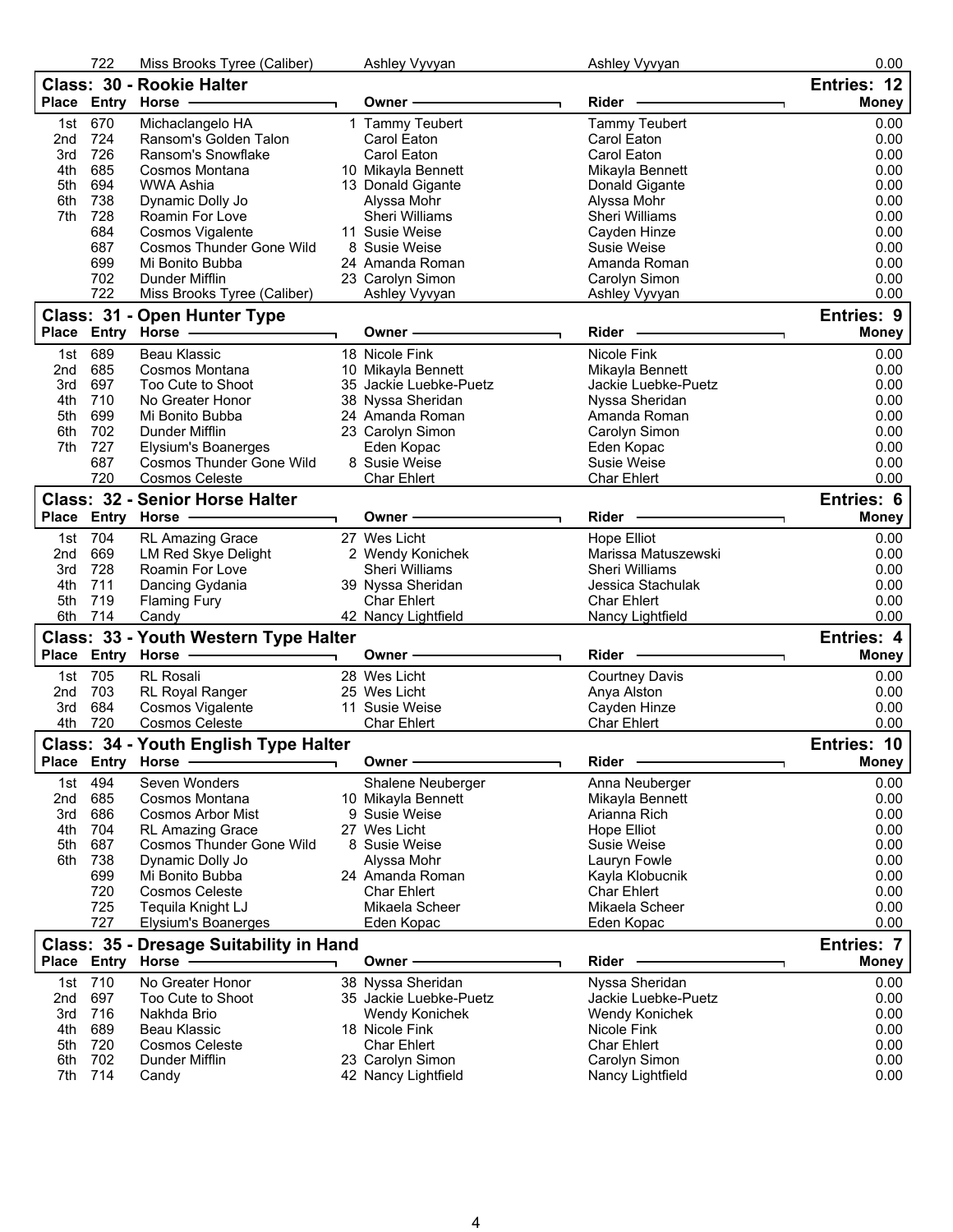| Place Entry Horse<br><b>RL Rosali</b><br>0.00<br>705<br>28 Wes Licht<br>Courtney Davis<br>1st<br>718<br>Jericho's Mr. Firefox<br>0.00<br>2nd<br>Wendy Konichek<br>Jamie Dunst<br>703<br>0.00<br>RL Royal Ranger<br>25 Wes Licht<br>Anya Alston<br>3rd<br>669<br>4th<br>2 Wendy Konichek<br>Marissa Matuszewski<br>0.00<br>LM Red Skye Delight<br>Class: 37 - SUPREME EGYPTIAN ARABIAN HALTER - WI Egyptian Arabian Horse Association Entries: 5<br>Place Entry<br>Horse<br>Owner<br>Rider<br>Money<br>693<br><b>WWA Koukab America</b><br>14 Nancy West<br>Donald Gigante<br>0.00<br>1st<br>716<br>0.00<br>2nd<br>Nakhda Brio<br>Wendy Konichek<br>Wendy Konichek<br>694<br><b>WWA Ashia</b><br>13 Donald Gigante<br>Donald Gigante<br>0.00<br>3rd<br>690<br>19 Sydney Mitchell<br>Sydney Mitchell<br>0.00<br>4th<br>Mithal al Jawhar<br>692<br>5th<br>0.00<br><b>WWA Marah</b><br>12 Nancy West<br>Nancy West<br><b>Class: 38 - SUPREME HALTER CHAMPION OF SHOW</b><br>Entries: 15<br>Place Entry Horse<br>Rider<br><b>Money</b><br>Owner -<br>494<br>0.00<br>Seven Wonders<br>Shalene Neuberger<br>1st<br>Shalene Neuberger<br>0.00<br>2nd<br>670<br>1 Tammy Teubert<br>Tammy Teubert<br>Michaclangelo HA<br>724<br>Carol Eaton<br>0.00<br>3rd<br>Ransom's Golden Talon<br>Carol Eaton<br>693<br>14 Nancy West<br>0.00<br>4th<br>WWA Koukab America<br>Donald Gigante<br>689<br>0.00<br>5th<br>Beau Klassic<br>18 Nicole Fink<br>Nicole Fink<br>157<br><b>Brandyvine Serene Promise</b><br>32 Richard Jensen<br>Richard Jensen<br>0.00<br>685<br>0.00<br>Cosmos Montana<br>10 Mikayla Bennett<br>Mikayla Bennett<br>691<br>20 Sydney Mitchell<br>0.00<br>Smokin' Hot Remmington<br><b>Sydney Mitchell</b><br>697<br>35 Jackie Luebke-Puetz<br>Jackie Luebke-Puetz<br>0.00<br>Too Cute to Shoot<br>704<br>0.00<br><b>RL Amazing Grace</b><br>27 Wes Licht<br>Hope Elliot<br>705<br><b>RL Rosali</b><br>0.00<br>28 Wes Licht<br>Courtney Davis<br>710<br>No Greater Honor<br>38 Nyssa Sheridan<br>Nyssa Sheridan<br>0.00<br>712<br>41 Sarah Protz<br>Sarah Protz<br>0.00<br>Amirat Hayati<br>726<br>Ransom's Snowflake<br>Carol Eaton<br>Carol Eaton<br>0.00<br>728<br>Roamin For Love<br>Sheri Williams<br>Sheri Williams<br>0.00<br><b>Class: 39 - Senior Showmanship</b><br>Entries: 4<br>Place Entry Horse -<br>Rider<br>Owner -<br><b>Money</b><br>1st 720<br><b>Char Ehlert</b><br><b>Char Ehlert</b><br><b>Cosmos Celeste</b><br>0.00<br>714<br>42 Nancy Lightfield<br>0.00<br>2nd<br>Nancy Lightfield<br>Candy<br>710<br>No Greater Honor<br>38 Nyssa Sheridan<br>Nyssa Sheridan<br>0.00<br>3rd<br>722<br>4th<br>Ashley Vyvyan<br>0.00<br>Miss Brooks Tyree (Caliber)<br>Ashley Vyvyan<br>Class: 40 - Junior Showmanship<br><b>Entries: 7</b><br>Place Entry Horse -<br>$Rider -$<br><b>Money</b><br>Owner -<br>685<br>Cosmos Montana<br>10 Mikayla Bennett<br>Mikayla Bennett<br>0.00<br>1st<br>686<br>0.00<br><b>Cosmos Arbor Mist</b><br>9 Susie Weise<br>Arianna Rich<br>2nd<br>3rd 720<br><b>Char Ehlert</b><br><b>Char Ehlert</b><br>0.00<br>Cosmos Celeste<br>0.00<br>4th 727<br>Elysium's Boanerges<br>Eden Kopac<br>Eden Kopac<br>Cosmos Thunder Gone Wild<br>8 Susie Weise<br>0.00<br>5th 687<br>Leslie Allport<br>6th 725<br>Tequila Knight LJ<br>Mikaela Scheer<br>Mikaela Scheer<br>0.00<br>7th 698<br><b>TC Stardancer</b><br>0.00<br>4 Jessica Laux<br>Paige Lamping<br><b>Class: 41 - Tiny Tot Leadline</b><br>Entries: 4<br>Place Entry Horse - The Manager of the Manager of the Manager of the Manager of the Manager of the Manager of<br>Owner $\longrightarrow$<br><b>Money</b><br>Dunder Mifflin<br>1st 702<br>Etta Simon<br>23 Carolyn Simon<br>0.00<br>0.00<br>2nd 738<br>Dynamic Dolly Jo<br>Alyssa Mohr<br><b>Cheyenne Spaulding</b><br>Gianna Balistierri<br>3rd 699<br>Mi Bonito Bubba<br>24 Amanda Roman<br>0.00<br>4th 688<br>17 Kelsey Jacobi<br>Evan Hanrahan<br>0.00<br>Joshua Shechem<br>Class: 42 - Older Leadline<br><b>Entries: 2</b><br>Place Entry Horse - The Management of the Management of the Management of the Management of the Management of<br>Owner ––––––––––––––<br><b>Money</b><br>1st 698<br><b>TC Stardancer</b><br>4 Jessica Laux<br>0.00<br>Ellen Lamping<br>0.00<br>2nd 688<br>Joshua Shechem<br>17 Kelsey Jacobi<br>Madeline Ohm<br>Entries: 0<br>Class: 43 - Mini Driving<br>Place Entry Horse - and the manufacturer<br>Owner - The Commission of the Commission of the Commission of the Commission of the Commission of the Commission of the Commission of the Commission of the Commission of the Commission of the Commission of the Commission o<br>Rider - The Management of the Management of the Management of the Management of the Management of the Management of the Management of the Management of the Management of the Management of the Management of the Management o<br><b>Money</b><br>Entries: 0<br>Class: 44 - Mini Reinsmanship<br>Rider - The Management of the Management of the Management of the Management of the Management of the Management of the Management of the Management of the Management of the Management of the Management of the Management o<br><b>Money</b><br>Place Entry Horse - The Management of the Management of the Management of the Management of the Management of<br>Owner —————<br>Class: 45 - Pony Driving<br>Entries: 3<br>Rider —<br>Owner - The Common Section 2014<br>Place Entry Horse -<br><b>Money</b><br>1st 720<br><b>Cosmos Celeste</b><br>Char Ehlert<br><b>Char Ehlert</b><br>0.00<br>2nd 323<br>Ashley Van Schyndel<br>Ashley Van Schyndel<br>0.00<br>Asgard Athena |  | <b>Class: 36 - SUPREME MORAB HALTER</b> | Owner- | Rider | <b>Entries: 4</b><br><b>Money</b> |
|------------------------------------------------------------------------------------------------------------------------------------------------------------------------------------------------------------------------------------------------------------------------------------------------------------------------------------------------------------------------------------------------------------------------------------------------------------------------------------------------------------------------------------------------------------------------------------------------------------------------------------------------------------------------------------------------------------------------------------------------------------------------------------------------------------------------------------------------------------------------------------------------------------------------------------------------------------------------------------------------------------------------------------------------------------------------------------------------------------------------------------------------------------------------------------------------------------------------------------------------------------------------------------------------------------------------------------------------------------------------------------------------------------------------------------------------------------------------------------------------------------------------------------------------------------------------------------------------------------------------------------------------------------------------------------------------------------------------------------------------------------------------------------------------------------------------------------------------------------------------------------------------------------------------------------------------------------------------------------------------------------------------------------------------------------------------------------------------------------------------------------------------------------------------------------------------------------------------------------------------------------------------------------------------------------------------------------------------------------------------------------------------------------------------------------------------------------------------------------------------------------------------------------------------------------------------------------------------------------------------------------------------------------------------------------------------------------------------------------------------------------------------------------------------------------------------------------------------------------------------------------------------------------------------------------------------------------------------------------------------------------------------------------------------------------------------------------------------------------------------------------------------------------------------------------------------------------------------------------------------------------------------------------------------------------------------------------------------------------------------------------------------------------------------------------------------------------------------------------------------------------------------------------------------------------------------------------------------------------------------------------------------------------------------------------------------------------------------------------------------------------------------------------------------------------------------------------------------------------------------------------------------------------------------------------------------------------------------------------------------------------------------------------------------------------------------------------------------------------------------------------------------------------------------------------------------------------------------------------------------------------------------------------------------------------------------------------------------------------------------------------------------------------------------------------------------------------------------------------------------------------------------------------------------------------------------------------------------------------------------------------------------------------------------------------------------------------------------------------------------------------------------------------------------------------------------------------------------------------------------------------------------------------------------------------------------------------------------------------------------------------------------------------------------------------------------------------------------------------------------------------------------------------------------------------------------------------------------------------------------------------------------------------------------------------------------------------------------------------------------------------------------------------------------------------------------------------------------------------------------------------------------------------------------------------------------------------------------------------------|--|-----------------------------------------|--------|-------|-----------------------------------|
|                                                                                                                                                                                                                                                                                                                                                                                                                                                                                                                                                                                                                                                                                                                                                                                                                                                                                                                                                                                                                                                                                                                                                                                                                                                                                                                                                                                                                                                                                                                                                                                                                                                                                                                                                                                                                                                                                                                                                                                                                                                                                                                                                                                                                                                                                                                                                                                                                                                                                                                                                                                                                                                                                                                                                                                                                                                                                                                                                                                                                                                                                                                                                                                                                                                                                                                                                                                                                                                                                                                                                                                                                                                                                                                                                                                                                                                                                                                                                                                                                                                                                                                                                                                                                                                                                                                                                                                                                                                                                                                                                                                                                                                                                                                                                                                                                                                                                                                                                                                                                                                                                                                                                                                                                                                                                                                                                                                                                                                                                                                                                                                                                  |  |                                         |        |       |                                   |
|                                                                                                                                                                                                                                                                                                                                                                                                                                                                                                                                                                                                                                                                                                                                                                                                                                                                                                                                                                                                                                                                                                                                                                                                                                                                                                                                                                                                                                                                                                                                                                                                                                                                                                                                                                                                                                                                                                                                                                                                                                                                                                                                                                                                                                                                                                                                                                                                                                                                                                                                                                                                                                                                                                                                                                                                                                                                                                                                                                                                                                                                                                                                                                                                                                                                                                                                                                                                                                                                                                                                                                                                                                                                                                                                                                                                                                                                                                                                                                                                                                                                                                                                                                                                                                                                                                                                                                                                                                                                                                                                                                                                                                                                                                                                                                                                                                                                                                                                                                                                                                                                                                                                                                                                                                                                                                                                                                                                                                                                                                                                                                                                                  |  |                                         |        |       |                                   |
|                                                                                                                                                                                                                                                                                                                                                                                                                                                                                                                                                                                                                                                                                                                                                                                                                                                                                                                                                                                                                                                                                                                                                                                                                                                                                                                                                                                                                                                                                                                                                                                                                                                                                                                                                                                                                                                                                                                                                                                                                                                                                                                                                                                                                                                                                                                                                                                                                                                                                                                                                                                                                                                                                                                                                                                                                                                                                                                                                                                                                                                                                                                                                                                                                                                                                                                                                                                                                                                                                                                                                                                                                                                                                                                                                                                                                                                                                                                                                                                                                                                                                                                                                                                                                                                                                                                                                                                                                                                                                                                                                                                                                                                                                                                                                                                                                                                                                                                                                                                                                                                                                                                                                                                                                                                                                                                                                                                                                                                                                                                                                                                                                  |  |                                         |        |       |                                   |
|                                                                                                                                                                                                                                                                                                                                                                                                                                                                                                                                                                                                                                                                                                                                                                                                                                                                                                                                                                                                                                                                                                                                                                                                                                                                                                                                                                                                                                                                                                                                                                                                                                                                                                                                                                                                                                                                                                                                                                                                                                                                                                                                                                                                                                                                                                                                                                                                                                                                                                                                                                                                                                                                                                                                                                                                                                                                                                                                                                                                                                                                                                                                                                                                                                                                                                                                                                                                                                                                                                                                                                                                                                                                                                                                                                                                                                                                                                                                                                                                                                                                                                                                                                                                                                                                                                                                                                                                                                                                                                                                                                                                                                                                                                                                                                                                                                                                                                                                                                                                                                                                                                                                                                                                                                                                                                                                                                                                                                                                                                                                                                                                                  |  |                                         |        |       |                                   |
|                                                                                                                                                                                                                                                                                                                                                                                                                                                                                                                                                                                                                                                                                                                                                                                                                                                                                                                                                                                                                                                                                                                                                                                                                                                                                                                                                                                                                                                                                                                                                                                                                                                                                                                                                                                                                                                                                                                                                                                                                                                                                                                                                                                                                                                                                                                                                                                                                                                                                                                                                                                                                                                                                                                                                                                                                                                                                                                                                                                                                                                                                                                                                                                                                                                                                                                                                                                                                                                                                                                                                                                                                                                                                                                                                                                                                                                                                                                                                                                                                                                                                                                                                                                                                                                                                                                                                                                                                                                                                                                                                                                                                                                                                                                                                                                                                                                                                                                                                                                                                                                                                                                                                                                                                                                                                                                                                                                                                                                                                                                                                                                                                  |  |                                         |        |       |                                   |
|                                                                                                                                                                                                                                                                                                                                                                                                                                                                                                                                                                                                                                                                                                                                                                                                                                                                                                                                                                                                                                                                                                                                                                                                                                                                                                                                                                                                                                                                                                                                                                                                                                                                                                                                                                                                                                                                                                                                                                                                                                                                                                                                                                                                                                                                                                                                                                                                                                                                                                                                                                                                                                                                                                                                                                                                                                                                                                                                                                                                                                                                                                                                                                                                                                                                                                                                                                                                                                                                                                                                                                                                                                                                                                                                                                                                                                                                                                                                                                                                                                                                                                                                                                                                                                                                                                                                                                                                                                                                                                                                                                                                                                                                                                                                                                                                                                                                                                                                                                                                                                                                                                                                                                                                                                                                                                                                                                                                                                                                                                                                                                                                                  |  |                                         |        |       |                                   |
|                                                                                                                                                                                                                                                                                                                                                                                                                                                                                                                                                                                                                                                                                                                                                                                                                                                                                                                                                                                                                                                                                                                                                                                                                                                                                                                                                                                                                                                                                                                                                                                                                                                                                                                                                                                                                                                                                                                                                                                                                                                                                                                                                                                                                                                                                                                                                                                                                                                                                                                                                                                                                                                                                                                                                                                                                                                                                                                                                                                                                                                                                                                                                                                                                                                                                                                                                                                                                                                                                                                                                                                                                                                                                                                                                                                                                                                                                                                                                                                                                                                                                                                                                                                                                                                                                                                                                                                                                                                                                                                                                                                                                                                                                                                                                                                                                                                                                                                                                                                                                                                                                                                                                                                                                                                                                                                                                                                                                                                                                                                                                                                                                  |  |                                         |        |       |                                   |
|                                                                                                                                                                                                                                                                                                                                                                                                                                                                                                                                                                                                                                                                                                                                                                                                                                                                                                                                                                                                                                                                                                                                                                                                                                                                                                                                                                                                                                                                                                                                                                                                                                                                                                                                                                                                                                                                                                                                                                                                                                                                                                                                                                                                                                                                                                                                                                                                                                                                                                                                                                                                                                                                                                                                                                                                                                                                                                                                                                                                                                                                                                                                                                                                                                                                                                                                                                                                                                                                                                                                                                                                                                                                                                                                                                                                                                                                                                                                                                                                                                                                                                                                                                                                                                                                                                                                                                                                                                                                                                                                                                                                                                                                                                                                                                                                                                                                                                                                                                                                                                                                                                                                                                                                                                                                                                                                                                                                                                                                                                                                                                                                                  |  |                                         |        |       |                                   |
|                                                                                                                                                                                                                                                                                                                                                                                                                                                                                                                                                                                                                                                                                                                                                                                                                                                                                                                                                                                                                                                                                                                                                                                                                                                                                                                                                                                                                                                                                                                                                                                                                                                                                                                                                                                                                                                                                                                                                                                                                                                                                                                                                                                                                                                                                                                                                                                                                                                                                                                                                                                                                                                                                                                                                                                                                                                                                                                                                                                                                                                                                                                                                                                                                                                                                                                                                                                                                                                                                                                                                                                                                                                                                                                                                                                                                                                                                                                                                                                                                                                                                                                                                                                                                                                                                                                                                                                                                                                                                                                                                                                                                                                                                                                                                                                                                                                                                                                                                                                                                                                                                                                                                                                                                                                                                                                                                                                                                                                                                                                                                                                                                  |  |                                         |        |       |                                   |
|                                                                                                                                                                                                                                                                                                                                                                                                                                                                                                                                                                                                                                                                                                                                                                                                                                                                                                                                                                                                                                                                                                                                                                                                                                                                                                                                                                                                                                                                                                                                                                                                                                                                                                                                                                                                                                                                                                                                                                                                                                                                                                                                                                                                                                                                                                                                                                                                                                                                                                                                                                                                                                                                                                                                                                                                                                                                                                                                                                                                                                                                                                                                                                                                                                                                                                                                                                                                                                                                                                                                                                                                                                                                                                                                                                                                                                                                                                                                                                                                                                                                                                                                                                                                                                                                                                                                                                                                                                                                                                                                                                                                                                                                                                                                                                                                                                                                                                                                                                                                                                                                                                                                                                                                                                                                                                                                                                                                                                                                                                                                                                                                                  |  |                                         |        |       |                                   |
|                                                                                                                                                                                                                                                                                                                                                                                                                                                                                                                                                                                                                                                                                                                                                                                                                                                                                                                                                                                                                                                                                                                                                                                                                                                                                                                                                                                                                                                                                                                                                                                                                                                                                                                                                                                                                                                                                                                                                                                                                                                                                                                                                                                                                                                                                                                                                                                                                                                                                                                                                                                                                                                                                                                                                                                                                                                                                                                                                                                                                                                                                                                                                                                                                                                                                                                                                                                                                                                                                                                                                                                                                                                                                                                                                                                                                                                                                                                                                                                                                                                                                                                                                                                                                                                                                                                                                                                                                                                                                                                                                                                                                                                                                                                                                                                                                                                                                                                                                                                                                                                                                                                                                                                                                                                                                                                                                                                                                                                                                                                                                                                                                  |  |                                         |        |       |                                   |
|                                                                                                                                                                                                                                                                                                                                                                                                                                                                                                                                                                                                                                                                                                                                                                                                                                                                                                                                                                                                                                                                                                                                                                                                                                                                                                                                                                                                                                                                                                                                                                                                                                                                                                                                                                                                                                                                                                                                                                                                                                                                                                                                                                                                                                                                                                                                                                                                                                                                                                                                                                                                                                                                                                                                                                                                                                                                                                                                                                                                                                                                                                                                                                                                                                                                                                                                                                                                                                                                                                                                                                                                                                                                                                                                                                                                                                                                                                                                                                                                                                                                                                                                                                                                                                                                                                                                                                                                                                                                                                                                                                                                                                                                                                                                                                                                                                                                                                                                                                                                                                                                                                                                                                                                                                                                                                                                                                                                                                                                                                                                                                                                                  |  |                                         |        |       |                                   |
|                                                                                                                                                                                                                                                                                                                                                                                                                                                                                                                                                                                                                                                                                                                                                                                                                                                                                                                                                                                                                                                                                                                                                                                                                                                                                                                                                                                                                                                                                                                                                                                                                                                                                                                                                                                                                                                                                                                                                                                                                                                                                                                                                                                                                                                                                                                                                                                                                                                                                                                                                                                                                                                                                                                                                                                                                                                                                                                                                                                                                                                                                                                                                                                                                                                                                                                                                                                                                                                                                                                                                                                                                                                                                                                                                                                                                                                                                                                                                                                                                                                                                                                                                                                                                                                                                                                                                                                                                                                                                                                                                                                                                                                                                                                                                                                                                                                                                                                                                                                                                                                                                                                                                                                                                                                                                                                                                                                                                                                                                                                                                                                                                  |  |                                         |        |       |                                   |
|                                                                                                                                                                                                                                                                                                                                                                                                                                                                                                                                                                                                                                                                                                                                                                                                                                                                                                                                                                                                                                                                                                                                                                                                                                                                                                                                                                                                                                                                                                                                                                                                                                                                                                                                                                                                                                                                                                                                                                                                                                                                                                                                                                                                                                                                                                                                                                                                                                                                                                                                                                                                                                                                                                                                                                                                                                                                                                                                                                                                                                                                                                                                                                                                                                                                                                                                                                                                                                                                                                                                                                                                                                                                                                                                                                                                                                                                                                                                                                                                                                                                                                                                                                                                                                                                                                                                                                                                                                                                                                                                                                                                                                                                                                                                                                                                                                                                                                                                                                                                                                                                                                                                                                                                                                                                                                                                                                                                                                                                                                                                                                                                                  |  |                                         |        |       |                                   |
|                                                                                                                                                                                                                                                                                                                                                                                                                                                                                                                                                                                                                                                                                                                                                                                                                                                                                                                                                                                                                                                                                                                                                                                                                                                                                                                                                                                                                                                                                                                                                                                                                                                                                                                                                                                                                                                                                                                                                                                                                                                                                                                                                                                                                                                                                                                                                                                                                                                                                                                                                                                                                                                                                                                                                                                                                                                                                                                                                                                                                                                                                                                                                                                                                                                                                                                                                                                                                                                                                                                                                                                                                                                                                                                                                                                                                                                                                                                                                                                                                                                                                                                                                                                                                                                                                                                                                                                                                                                                                                                                                                                                                                                                                                                                                                                                                                                                                                                                                                                                                                                                                                                                                                                                                                                                                                                                                                                                                                                                                                                                                                                                                  |  |                                         |        |       |                                   |
|                                                                                                                                                                                                                                                                                                                                                                                                                                                                                                                                                                                                                                                                                                                                                                                                                                                                                                                                                                                                                                                                                                                                                                                                                                                                                                                                                                                                                                                                                                                                                                                                                                                                                                                                                                                                                                                                                                                                                                                                                                                                                                                                                                                                                                                                                                                                                                                                                                                                                                                                                                                                                                                                                                                                                                                                                                                                                                                                                                                                                                                                                                                                                                                                                                                                                                                                                                                                                                                                                                                                                                                                                                                                                                                                                                                                                                                                                                                                                                                                                                                                                                                                                                                                                                                                                                                                                                                                                                                                                                                                                                                                                                                                                                                                                                                                                                                                                                                                                                                                                                                                                                                                                                                                                                                                                                                                                                                                                                                                                                                                                                                                                  |  |                                         |        |       |                                   |
|                                                                                                                                                                                                                                                                                                                                                                                                                                                                                                                                                                                                                                                                                                                                                                                                                                                                                                                                                                                                                                                                                                                                                                                                                                                                                                                                                                                                                                                                                                                                                                                                                                                                                                                                                                                                                                                                                                                                                                                                                                                                                                                                                                                                                                                                                                                                                                                                                                                                                                                                                                                                                                                                                                                                                                                                                                                                                                                                                                                                                                                                                                                                                                                                                                                                                                                                                                                                                                                                                                                                                                                                                                                                                                                                                                                                                                                                                                                                                                                                                                                                                                                                                                                                                                                                                                                                                                                                                                                                                                                                                                                                                                                                                                                                                                                                                                                                                                                                                                                                                                                                                                                                                                                                                                                                                                                                                                                                                                                                                                                                                                                                                  |  |                                         |        |       |                                   |
|                                                                                                                                                                                                                                                                                                                                                                                                                                                                                                                                                                                                                                                                                                                                                                                                                                                                                                                                                                                                                                                                                                                                                                                                                                                                                                                                                                                                                                                                                                                                                                                                                                                                                                                                                                                                                                                                                                                                                                                                                                                                                                                                                                                                                                                                                                                                                                                                                                                                                                                                                                                                                                                                                                                                                                                                                                                                                                                                                                                                                                                                                                                                                                                                                                                                                                                                                                                                                                                                                                                                                                                                                                                                                                                                                                                                                                                                                                                                                                                                                                                                                                                                                                                                                                                                                                                                                                                                                                                                                                                                                                                                                                                                                                                                                                                                                                                                                                                                                                                                                                                                                                                                                                                                                                                                                                                                                                                                                                                                                                                                                                                                                  |  |                                         |        |       |                                   |
|                                                                                                                                                                                                                                                                                                                                                                                                                                                                                                                                                                                                                                                                                                                                                                                                                                                                                                                                                                                                                                                                                                                                                                                                                                                                                                                                                                                                                                                                                                                                                                                                                                                                                                                                                                                                                                                                                                                                                                                                                                                                                                                                                                                                                                                                                                                                                                                                                                                                                                                                                                                                                                                                                                                                                                                                                                                                                                                                                                                                                                                                                                                                                                                                                                                                                                                                                                                                                                                                                                                                                                                                                                                                                                                                                                                                                                                                                                                                                                                                                                                                                                                                                                                                                                                                                                                                                                                                                                                                                                                                                                                                                                                                                                                                                                                                                                                                                                                                                                                                                                                                                                                                                                                                                                                                                                                                                                                                                                                                                                                                                                                                                  |  |                                         |        |       |                                   |
|                                                                                                                                                                                                                                                                                                                                                                                                                                                                                                                                                                                                                                                                                                                                                                                                                                                                                                                                                                                                                                                                                                                                                                                                                                                                                                                                                                                                                                                                                                                                                                                                                                                                                                                                                                                                                                                                                                                                                                                                                                                                                                                                                                                                                                                                                                                                                                                                                                                                                                                                                                                                                                                                                                                                                                                                                                                                                                                                                                                                                                                                                                                                                                                                                                                                                                                                                                                                                                                                                                                                                                                                                                                                                                                                                                                                                                                                                                                                                                                                                                                                                                                                                                                                                                                                                                                                                                                                                                                                                                                                                                                                                                                                                                                                                                                                                                                                                                                                                                                                                                                                                                                                                                                                                                                                                                                                                                                                                                                                                                                                                                                                                  |  |                                         |        |       |                                   |
|                                                                                                                                                                                                                                                                                                                                                                                                                                                                                                                                                                                                                                                                                                                                                                                                                                                                                                                                                                                                                                                                                                                                                                                                                                                                                                                                                                                                                                                                                                                                                                                                                                                                                                                                                                                                                                                                                                                                                                                                                                                                                                                                                                                                                                                                                                                                                                                                                                                                                                                                                                                                                                                                                                                                                                                                                                                                                                                                                                                                                                                                                                                                                                                                                                                                                                                                                                                                                                                                                                                                                                                                                                                                                                                                                                                                                                                                                                                                                                                                                                                                                                                                                                                                                                                                                                                                                                                                                                                                                                                                                                                                                                                                                                                                                                                                                                                                                                                                                                                                                                                                                                                                                                                                                                                                                                                                                                                                                                                                                                                                                                                                                  |  |                                         |        |       |                                   |
|                                                                                                                                                                                                                                                                                                                                                                                                                                                                                                                                                                                                                                                                                                                                                                                                                                                                                                                                                                                                                                                                                                                                                                                                                                                                                                                                                                                                                                                                                                                                                                                                                                                                                                                                                                                                                                                                                                                                                                                                                                                                                                                                                                                                                                                                                                                                                                                                                                                                                                                                                                                                                                                                                                                                                                                                                                                                                                                                                                                                                                                                                                                                                                                                                                                                                                                                                                                                                                                                                                                                                                                                                                                                                                                                                                                                                                                                                                                                                                                                                                                                                                                                                                                                                                                                                                                                                                                                                                                                                                                                                                                                                                                                                                                                                                                                                                                                                                                                                                                                                                                                                                                                                                                                                                                                                                                                                                                                                                                                                                                                                                                                                  |  |                                         |        |       |                                   |
|                                                                                                                                                                                                                                                                                                                                                                                                                                                                                                                                                                                                                                                                                                                                                                                                                                                                                                                                                                                                                                                                                                                                                                                                                                                                                                                                                                                                                                                                                                                                                                                                                                                                                                                                                                                                                                                                                                                                                                                                                                                                                                                                                                                                                                                                                                                                                                                                                                                                                                                                                                                                                                                                                                                                                                                                                                                                                                                                                                                                                                                                                                                                                                                                                                                                                                                                                                                                                                                                                                                                                                                                                                                                                                                                                                                                                                                                                                                                                                                                                                                                                                                                                                                                                                                                                                                                                                                                                                                                                                                                                                                                                                                                                                                                                                                                                                                                                                                                                                                                                                                                                                                                                                                                                                                                                                                                                                                                                                                                                                                                                                                                                  |  |                                         |        |       |                                   |
|                                                                                                                                                                                                                                                                                                                                                                                                                                                                                                                                                                                                                                                                                                                                                                                                                                                                                                                                                                                                                                                                                                                                                                                                                                                                                                                                                                                                                                                                                                                                                                                                                                                                                                                                                                                                                                                                                                                                                                                                                                                                                                                                                                                                                                                                                                                                                                                                                                                                                                                                                                                                                                                                                                                                                                                                                                                                                                                                                                                                                                                                                                                                                                                                                                                                                                                                                                                                                                                                                                                                                                                                                                                                                                                                                                                                                                                                                                                                                                                                                                                                                                                                                                                                                                                                                                                                                                                                                                                                                                                                                                                                                                                                                                                                                                                                                                                                                                                                                                                                                                                                                                                                                                                                                                                                                                                                                                                                                                                                                                                                                                                                                  |  |                                         |        |       |                                   |
|                                                                                                                                                                                                                                                                                                                                                                                                                                                                                                                                                                                                                                                                                                                                                                                                                                                                                                                                                                                                                                                                                                                                                                                                                                                                                                                                                                                                                                                                                                                                                                                                                                                                                                                                                                                                                                                                                                                                                                                                                                                                                                                                                                                                                                                                                                                                                                                                                                                                                                                                                                                                                                                                                                                                                                                                                                                                                                                                                                                                                                                                                                                                                                                                                                                                                                                                                                                                                                                                                                                                                                                                                                                                                                                                                                                                                                                                                                                                                                                                                                                                                                                                                                                                                                                                                                                                                                                                                                                                                                                                                                                                                                                                                                                                                                                                                                                                                                                                                                                                                                                                                                                                                                                                                                                                                                                                                                                                                                                                                                                                                                                                                  |  |                                         |        |       |                                   |
|                                                                                                                                                                                                                                                                                                                                                                                                                                                                                                                                                                                                                                                                                                                                                                                                                                                                                                                                                                                                                                                                                                                                                                                                                                                                                                                                                                                                                                                                                                                                                                                                                                                                                                                                                                                                                                                                                                                                                                                                                                                                                                                                                                                                                                                                                                                                                                                                                                                                                                                                                                                                                                                                                                                                                                                                                                                                                                                                                                                                                                                                                                                                                                                                                                                                                                                                                                                                                                                                                                                                                                                                                                                                                                                                                                                                                                                                                                                                                                                                                                                                                                                                                                                                                                                                                                                                                                                                                                                                                                                                                                                                                                                                                                                                                                                                                                                                                                                                                                                                                                                                                                                                                                                                                                                                                                                                                                                                                                                                                                                                                                                                                  |  |                                         |        |       |                                   |
|                                                                                                                                                                                                                                                                                                                                                                                                                                                                                                                                                                                                                                                                                                                                                                                                                                                                                                                                                                                                                                                                                                                                                                                                                                                                                                                                                                                                                                                                                                                                                                                                                                                                                                                                                                                                                                                                                                                                                                                                                                                                                                                                                                                                                                                                                                                                                                                                                                                                                                                                                                                                                                                                                                                                                                                                                                                                                                                                                                                                                                                                                                                                                                                                                                                                                                                                                                                                                                                                                                                                                                                                                                                                                                                                                                                                                                                                                                                                                                                                                                                                                                                                                                                                                                                                                                                                                                                                                                                                                                                                                                                                                                                                                                                                                                                                                                                                                                                                                                                                                                                                                                                                                                                                                                                                                                                                                                                                                                                                                                                                                                                                                  |  |                                         |        |       |                                   |
|                                                                                                                                                                                                                                                                                                                                                                                                                                                                                                                                                                                                                                                                                                                                                                                                                                                                                                                                                                                                                                                                                                                                                                                                                                                                                                                                                                                                                                                                                                                                                                                                                                                                                                                                                                                                                                                                                                                                                                                                                                                                                                                                                                                                                                                                                                                                                                                                                                                                                                                                                                                                                                                                                                                                                                                                                                                                                                                                                                                                                                                                                                                                                                                                                                                                                                                                                                                                                                                                                                                                                                                                                                                                                                                                                                                                                                                                                                                                                                                                                                                                                                                                                                                                                                                                                                                                                                                                                                                                                                                                                                                                                                                                                                                                                                                                                                                                                                                                                                                                                                                                                                                                                                                                                                                                                                                                                                                                                                                                                                                                                                                                                  |  |                                         |        |       |                                   |
|                                                                                                                                                                                                                                                                                                                                                                                                                                                                                                                                                                                                                                                                                                                                                                                                                                                                                                                                                                                                                                                                                                                                                                                                                                                                                                                                                                                                                                                                                                                                                                                                                                                                                                                                                                                                                                                                                                                                                                                                                                                                                                                                                                                                                                                                                                                                                                                                                                                                                                                                                                                                                                                                                                                                                                                                                                                                                                                                                                                                                                                                                                                                                                                                                                                                                                                                                                                                                                                                                                                                                                                                                                                                                                                                                                                                                                                                                                                                                                                                                                                                                                                                                                                                                                                                                                                                                                                                                                                                                                                                                                                                                                                                                                                                                                                                                                                                                                                                                                                                                                                                                                                                                                                                                                                                                                                                                                                                                                                                                                                                                                                                                  |  |                                         |        |       |                                   |
|                                                                                                                                                                                                                                                                                                                                                                                                                                                                                                                                                                                                                                                                                                                                                                                                                                                                                                                                                                                                                                                                                                                                                                                                                                                                                                                                                                                                                                                                                                                                                                                                                                                                                                                                                                                                                                                                                                                                                                                                                                                                                                                                                                                                                                                                                                                                                                                                                                                                                                                                                                                                                                                                                                                                                                                                                                                                                                                                                                                                                                                                                                                                                                                                                                                                                                                                                                                                                                                                                                                                                                                                                                                                                                                                                                                                                                                                                                                                                                                                                                                                                                                                                                                                                                                                                                                                                                                                                                                                                                                                                                                                                                                                                                                                                                                                                                                                                                                                                                                                                                                                                                                                                                                                                                                                                                                                                                                                                                                                                                                                                                                                                  |  |                                         |        |       |                                   |
|                                                                                                                                                                                                                                                                                                                                                                                                                                                                                                                                                                                                                                                                                                                                                                                                                                                                                                                                                                                                                                                                                                                                                                                                                                                                                                                                                                                                                                                                                                                                                                                                                                                                                                                                                                                                                                                                                                                                                                                                                                                                                                                                                                                                                                                                                                                                                                                                                                                                                                                                                                                                                                                                                                                                                                                                                                                                                                                                                                                                                                                                                                                                                                                                                                                                                                                                                                                                                                                                                                                                                                                                                                                                                                                                                                                                                                                                                                                                                                                                                                                                                                                                                                                                                                                                                                                                                                                                                                                                                                                                                                                                                                                                                                                                                                                                                                                                                                                                                                                                                                                                                                                                                                                                                                                                                                                                                                                                                                                                                                                                                                                                                  |  |                                         |        |       |                                   |
|                                                                                                                                                                                                                                                                                                                                                                                                                                                                                                                                                                                                                                                                                                                                                                                                                                                                                                                                                                                                                                                                                                                                                                                                                                                                                                                                                                                                                                                                                                                                                                                                                                                                                                                                                                                                                                                                                                                                                                                                                                                                                                                                                                                                                                                                                                                                                                                                                                                                                                                                                                                                                                                                                                                                                                                                                                                                                                                                                                                                                                                                                                                                                                                                                                                                                                                                                                                                                                                                                                                                                                                                                                                                                                                                                                                                                                                                                                                                                                                                                                                                                                                                                                                                                                                                                                                                                                                                                                                                                                                                                                                                                                                                                                                                                                                                                                                                                                                                                                                                                                                                                                                                                                                                                                                                                                                                                                                                                                                                                                                                                                                                                  |  |                                         |        |       |                                   |
|                                                                                                                                                                                                                                                                                                                                                                                                                                                                                                                                                                                                                                                                                                                                                                                                                                                                                                                                                                                                                                                                                                                                                                                                                                                                                                                                                                                                                                                                                                                                                                                                                                                                                                                                                                                                                                                                                                                                                                                                                                                                                                                                                                                                                                                                                                                                                                                                                                                                                                                                                                                                                                                                                                                                                                                                                                                                                                                                                                                                                                                                                                                                                                                                                                                                                                                                                                                                                                                                                                                                                                                                                                                                                                                                                                                                                                                                                                                                                                                                                                                                                                                                                                                                                                                                                                                                                                                                                                                                                                                                                                                                                                                                                                                                                                                                                                                                                                                                                                                                                                                                                                                                                                                                                                                                                                                                                                                                                                                                                                                                                                                                                  |  |                                         |        |       |                                   |
|                                                                                                                                                                                                                                                                                                                                                                                                                                                                                                                                                                                                                                                                                                                                                                                                                                                                                                                                                                                                                                                                                                                                                                                                                                                                                                                                                                                                                                                                                                                                                                                                                                                                                                                                                                                                                                                                                                                                                                                                                                                                                                                                                                                                                                                                                                                                                                                                                                                                                                                                                                                                                                                                                                                                                                                                                                                                                                                                                                                                                                                                                                                                                                                                                                                                                                                                                                                                                                                                                                                                                                                                                                                                                                                                                                                                                                                                                                                                                                                                                                                                                                                                                                                                                                                                                                                                                                                                                                                                                                                                                                                                                                                                                                                                                                                                                                                                                                                                                                                                                                                                                                                                                                                                                                                                                                                                                                                                                                                                                                                                                                                                                  |  |                                         |        |       |                                   |
|                                                                                                                                                                                                                                                                                                                                                                                                                                                                                                                                                                                                                                                                                                                                                                                                                                                                                                                                                                                                                                                                                                                                                                                                                                                                                                                                                                                                                                                                                                                                                                                                                                                                                                                                                                                                                                                                                                                                                                                                                                                                                                                                                                                                                                                                                                                                                                                                                                                                                                                                                                                                                                                                                                                                                                                                                                                                                                                                                                                                                                                                                                                                                                                                                                                                                                                                                                                                                                                                                                                                                                                                                                                                                                                                                                                                                                                                                                                                                                                                                                                                                                                                                                                                                                                                                                                                                                                                                                                                                                                                                                                                                                                                                                                                                                                                                                                                                                                                                                                                                                                                                                                                                                                                                                                                                                                                                                                                                                                                                                                                                                                                                  |  |                                         |        |       |                                   |
|                                                                                                                                                                                                                                                                                                                                                                                                                                                                                                                                                                                                                                                                                                                                                                                                                                                                                                                                                                                                                                                                                                                                                                                                                                                                                                                                                                                                                                                                                                                                                                                                                                                                                                                                                                                                                                                                                                                                                                                                                                                                                                                                                                                                                                                                                                                                                                                                                                                                                                                                                                                                                                                                                                                                                                                                                                                                                                                                                                                                                                                                                                                                                                                                                                                                                                                                                                                                                                                                                                                                                                                                                                                                                                                                                                                                                                                                                                                                                                                                                                                                                                                                                                                                                                                                                                                                                                                                                                                                                                                                                                                                                                                                                                                                                                                                                                                                                                                                                                                                                                                                                                                                                                                                                                                                                                                                                                                                                                                                                                                                                                                                                  |  |                                         |        |       |                                   |
|                                                                                                                                                                                                                                                                                                                                                                                                                                                                                                                                                                                                                                                                                                                                                                                                                                                                                                                                                                                                                                                                                                                                                                                                                                                                                                                                                                                                                                                                                                                                                                                                                                                                                                                                                                                                                                                                                                                                                                                                                                                                                                                                                                                                                                                                                                                                                                                                                                                                                                                                                                                                                                                                                                                                                                                                                                                                                                                                                                                                                                                                                                                                                                                                                                                                                                                                                                                                                                                                                                                                                                                                                                                                                                                                                                                                                                                                                                                                                                                                                                                                                                                                                                                                                                                                                                                                                                                                                                                                                                                                                                                                                                                                                                                                                                                                                                                                                                                                                                                                                                                                                                                                                                                                                                                                                                                                                                                                                                                                                                                                                                                                                  |  |                                         |        |       |                                   |
|                                                                                                                                                                                                                                                                                                                                                                                                                                                                                                                                                                                                                                                                                                                                                                                                                                                                                                                                                                                                                                                                                                                                                                                                                                                                                                                                                                                                                                                                                                                                                                                                                                                                                                                                                                                                                                                                                                                                                                                                                                                                                                                                                                                                                                                                                                                                                                                                                                                                                                                                                                                                                                                                                                                                                                                                                                                                                                                                                                                                                                                                                                                                                                                                                                                                                                                                                                                                                                                                                                                                                                                                                                                                                                                                                                                                                                                                                                                                                                                                                                                                                                                                                                                                                                                                                                                                                                                                                                                                                                                                                                                                                                                                                                                                                                                                                                                                                                                                                                                                                                                                                                                                                                                                                                                                                                                                                                                                                                                                                                                                                                                                                  |  |                                         |        |       |                                   |
|                                                                                                                                                                                                                                                                                                                                                                                                                                                                                                                                                                                                                                                                                                                                                                                                                                                                                                                                                                                                                                                                                                                                                                                                                                                                                                                                                                                                                                                                                                                                                                                                                                                                                                                                                                                                                                                                                                                                                                                                                                                                                                                                                                                                                                                                                                                                                                                                                                                                                                                                                                                                                                                                                                                                                                                                                                                                                                                                                                                                                                                                                                                                                                                                                                                                                                                                                                                                                                                                                                                                                                                                                                                                                                                                                                                                                                                                                                                                                                                                                                                                                                                                                                                                                                                                                                                                                                                                                                                                                                                                                                                                                                                                                                                                                                                                                                                                                                                                                                                                                                                                                                                                                                                                                                                                                                                                                                                                                                                                                                                                                                                                                  |  |                                         |        |       |                                   |
|                                                                                                                                                                                                                                                                                                                                                                                                                                                                                                                                                                                                                                                                                                                                                                                                                                                                                                                                                                                                                                                                                                                                                                                                                                                                                                                                                                                                                                                                                                                                                                                                                                                                                                                                                                                                                                                                                                                                                                                                                                                                                                                                                                                                                                                                                                                                                                                                                                                                                                                                                                                                                                                                                                                                                                                                                                                                                                                                                                                                                                                                                                                                                                                                                                                                                                                                                                                                                                                                                                                                                                                                                                                                                                                                                                                                                                                                                                                                                                                                                                                                                                                                                                                                                                                                                                                                                                                                                                                                                                                                                                                                                                                                                                                                                                                                                                                                                                                                                                                                                                                                                                                                                                                                                                                                                                                                                                                                                                                                                                                                                                                                                  |  |                                         |        |       |                                   |
|                                                                                                                                                                                                                                                                                                                                                                                                                                                                                                                                                                                                                                                                                                                                                                                                                                                                                                                                                                                                                                                                                                                                                                                                                                                                                                                                                                                                                                                                                                                                                                                                                                                                                                                                                                                                                                                                                                                                                                                                                                                                                                                                                                                                                                                                                                                                                                                                                                                                                                                                                                                                                                                                                                                                                                                                                                                                                                                                                                                                                                                                                                                                                                                                                                                                                                                                                                                                                                                                                                                                                                                                                                                                                                                                                                                                                                                                                                                                                                                                                                                                                                                                                                                                                                                                                                                                                                                                                                                                                                                                                                                                                                                                                                                                                                                                                                                                                                                                                                                                                                                                                                                                                                                                                                                                                                                                                                                                                                                                                                                                                                                                                  |  |                                         |        |       |                                   |
|                                                                                                                                                                                                                                                                                                                                                                                                                                                                                                                                                                                                                                                                                                                                                                                                                                                                                                                                                                                                                                                                                                                                                                                                                                                                                                                                                                                                                                                                                                                                                                                                                                                                                                                                                                                                                                                                                                                                                                                                                                                                                                                                                                                                                                                                                                                                                                                                                                                                                                                                                                                                                                                                                                                                                                                                                                                                                                                                                                                                                                                                                                                                                                                                                                                                                                                                                                                                                                                                                                                                                                                                                                                                                                                                                                                                                                                                                                                                                                                                                                                                                                                                                                                                                                                                                                                                                                                                                                                                                                                                                                                                                                                                                                                                                                                                                                                                                                                                                                                                                                                                                                                                                                                                                                                                                                                                                                                                                                                                                                                                                                                                                  |  |                                         |        |       |                                   |
|                                                                                                                                                                                                                                                                                                                                                                                                                                                                                                                                                                                                                                                                                                                                                                                                                                                                                                                                                                                                                                                                                                                                                                                                                                                                                                                                                                                                                                                                                                                                                                                                                                                                                                                                                                                                                                                                                                                                                                                                                                                                                                                                                                                                                                                                                                                                                                                                                                                                                                                                                                                                                                                                                                                                                                                                                                                                                                                                                                                                                                                                                                                                                                                                                                                                                                                                                                                                                                                                                                                                                                                                                                                                                                                                                                                                                                                                                                                                                                                                                                                                                                                                                                                                                                                                                                                                                                                                                                                                                                                                                                                                                                                                                                                                                                                                                                                                                                                                                                                                                                                                                                                                                                                                                                                                                                                                                                                                                                                                                                                                                                                                                  |  |                                         |        |       |                                   |
|                                                                                                                                                                                                                                                                                                                                                                                                                                                                                                                                                                                                                                                                                                                                                                                                                                                                                                                                                                                                                                                                                                                                                                                                                                                                                                                                                                                                                                                                                                                                                                                                                                                                                                                                                                                                                                                                                                                                                                                                                                                                                                                                                                                                                                                                                                                                                                                                                                                                                                                                                                                                                                                                                                                                                                                                                                                                                                                                                                                                                                                                                                                                                                                                                                                                                                                                                                                                                                                                                                                                                                                                                                                                                                                                                                                                                                                                                                                                                                                                                                                                                                                                                                                                                                                                                                                                                                                                                                                                                                                                                                                                                                                                                                                                                                                                                                                                                                                                                                                                                                                                                                                                                                                                                                                                                                                                                                                                                                                                                                                                                                                                                  |  |                                         |        |       |                                   |
|                                                                                                                                                                                                                                                                                                                                                                                                                                                                                                                                                                                                                                                                                                                                                                                                                                                                                                                                                                                                                                                                                                                                                                                                                                                                                                                                                                                                                                                                                                                                                                                                                                                                                                                                                                                                                                                                                                                                                                                                                                                                                                                                                                                                                                                                                                                                                                                                                                                                                                                                                                                                                                                                                                                                                                                                                                                                                                                                                                                                                                                                                                                                                                                                                                                                                                                                                                                                                                                                                                                                                                                                                                                                                                                                                                                                                                                                                                                                                                                                                                                                                                                                                                                                                                                                                                                                                                                                                                                                                                                                                                                                                                                                                                                                                                                                                                                                                                                                                                                                                                                                                                                                                                                                                                                                                                                                                                                                                                                                                                                                                                                                                  |  |                                         |        |       |                                   |
|                                                                                                                                                                                                                                                                                                                                                                                                                                                                                                                                                                                                                                                                                                                                                                                                                                                                                                                                                                                                                                                                                                                                                                                                                                                                                                                                                                                                                                                                                                                                                                                                                                                                                                                                                                                                                                                                                                                                                                                                                                                                                                                                                                                                                                                                                                                                                                                                                                                                                                                                                                                                                                                                                                                                                                                                                                                                                                                                                                                                                                                                                                                                                                                                                                                                                                                                                                                                                                                                                                                                                                                                                                                                                                                                                                                                                                                                                                                                                                                                                                                                                                                                                                                                                                                                                                                                                                                                                                                                                                                                                                                                                                                                                                                                                                                                                                                                                                                                                                                                                                                                                                                                                                                                                                                                                                                                                                                                                                                                                                                                                                                                                  |  |                                         |        |       |                                   |
|                                                                                                                                                                                                                                                                                                                                                                                                                                                                                                                                                                                                                                                                                                                                                                                                                                                                                                                                                                                                                                                                                                                                                                                                                                                                                                                                                                                                                                                                                                                                                                                                                                                                                                                                                                                                                                                                                                                                                                                                                                                                                                                                                                                                                                                                                                                                                                                                                                                                                                                                                                                                                                                                                                                                                                                                                                                                                                                                                                                                                                                                                                                                                                                                                                                                                                                                                                                                                                                                                                                                                                                                                                                                                                                                                                                                                                                                                                                                                                                                                                                                                                                                                                                                                                                                                                                                                                                                                                                                                                                                                                                                                                                                                                                                                                                                                                                                                                                                                                                                                                                                                                                                                                                                                                                                                                                                                                                                                                                                                                                                                                                                                  |  |                                         |        |       |                                   |
|                                                                                                                                                                                                                                                                                                                                                                                                                                                                                                                                                                                                                                                                                                                                                                                                                                                                                                                                                                                                                                                                                                                                                                                                                                                                                                                                                                                                                                                                                                                                                                                                                                                                                                                                                                                                                                                                                                                                                                                                                                                                                                                                                                                                                                                                                                                                                                                                                                                                                                                                                                                                                                                                                                                                                                                                                                                                                                                                                                                                                                                                                                                                                                                                                                                                                                                                                                                                                                                                                                                                                                                                                                                                                                                                                                                                                                                                                                                                                                                                                                                                                                                                                                                                                                                                                                                                                                                                                                                                                                                                                                                                                                                                                                                                                                                                                                                                                                                                                                                                                                                                                                                                                                                                                                                                                                                                                                                                                                                                                                                                                                                                                  |  |                                         |        |       |                                   |
|                                                                                                                                                                                                                                                                                                                                                                                                                                                                                                                                                                                                                                                                                                                                                                                                                                                                                                                                                                                                                                                                                                                                                                                                                                                                                                                                                                                                                                                                                                                                                                                                                                                                                                                                                                                                                                                                                                                                                                                                                                                                                                                                                                                                                                                                                                                                                                                                                                                                                                                                                                                                                                                                                                                                                                                                                                                                                                                                                                                                                                                                                                                                                                                                                                                                                                                                                                                                                                                                                                                                                                                                                                                                                                                                                                                                                                                                                                                                                                                                                                                                                                                                                                                                                                                                                                                                                                                                                                                                                                                                                                                                                                                                                                                                                                                                                                                                                                                                                                                                                                                                                                                                                                                                                                                                                                                                                                                                                                                                                                                                                                                                                  |  |                                         |        |       |                                   |
|                                                                                                                                                                                                                                                                                                                                                                                                                                                                                                                                                                                                                                                                                                                                                                                                                                                                                                                                                                                                                                                                                                                                                                                                                                                                                                                                                                                                                                                                                                                                                                                                                                                                                                                                                                                                                                                                                                                                                                                                                                                                                                                                                                                                                                                                                                                                                                                                                                                                                                                                                                                                                                                                                                                                                                                                                                                                                                                                                                                                                                                                                                                                                                                                                                                                                                                                                                                                                                                                                                                                                                                                                                                                                                                                                                                                                                                                                                                                                                                                                                                                                                                                                                                                                                                                                                                                                                                                                                                                                                                                                                                                                                                                                                                                                                                                                                                                                                                                                                                                                                                                                                                                                                                                                                                                                                                                                                                                                                                                                                                                                                                                                  |  |                                         |        |       |                                   |
|                                                                                                                                                                                                                                                                                                                                                                                                                                                                                                                                                                                                                                                                                                                                                                                                                                                                                                                                                                                                                                                                                                                                                                                                                                                                                                                                                                                                                                                                                                                                                                                                                                                                                                                                                                                                                                                                                                                                                                                                                                                                                                                                                                                                                                                                                                                                                                                                                                                                                                                                                                                                                                                                                                                                                                                                                                                                                                                                                                                                                                                                                                                                                                                                                                                                                                                                                                                                                                                                                                                                                                                                                                                                                                                                                                                                                                                                                                                                                                                                                                                                                                                                                                                                                                                                                                                                                                                                                                                                                                                                                                                                                                                                                                                                                                                                                                                                                                                                                                                                                                                                                                                                                                                                                                                                                                                                                                                                                                                                                                                                                                                                                  |  |                                         |        |       |                                   |
|                                                                                                                                                                                                                                                                                                                                                                                                                                                                                                                                                                                                                                                                                                                                                                                                                                                                                                                                                                                                                                                                                                                                                                                                                                                                                                                                                                                                                                                                                                                                                                                                                                                                                                                                                                                                                                                                                                                                                                                                                                                                                                                                                                                                                                                                                                                                                                                                                                                                                                                                                                                                                                                                                                                                                                                                                                                                                                                                                                                                                                                                                                                                                                                                                                                                                                                                                                                                                                                                                                                                                                                                                                                                                                                                                                                                                                                                                                                                                                                                                                                                                                                                                                                                                                                                                                                                                                                                                                                                                                                                                                                                                                                                                                                                                                                                                                                                                                                                                                                                                                                                                                                                                                                                                                                                                                                                                                                                                                                                                                                                                                                                                  |  |                                         |        |       |                                   |
|                                                                                                                                                                                                                                                                                                                                                                                                                                                                                                                                                                                                                                                                                                                                                                                                                                                                                                                                                                                                                                                                                                                                                                                                                                                                                                                                                                                                                                                                                                                                                                                                                                                                                                                                                                                                                                                                                                                                                                                                                                                                                                                                                                                                                                                                                                                                                                                                                                                                                                                                                                                                                                                                                                                                                                                                                                                                                                                                                                                                                                                                                                                                                                                                                                                                                                                                                                                                                                                                                                                                                                                                                                                                                                                                                                                                                                                                                                                                                                                                                                                                                                                                                                                                                                                                                                                                                                                                                                                                                                                                                                                                                                                                                                                                                                                                                                                                                                                                                                                                                                                                                                                                                                                                                                                                                                                                                                                                                                                                                                                                                                                                                  |  |                                         |        |       |                                   |
|                                                                                                                                                                                                                                                                                                                                                                                                                                                                                                                                                                                                                                                                                                                                                                                                                                                                                                                                                                                                                                                                                                                                                                                                                                                                                                                                                                                                                                                                                                                                                                                                                                                                                                                                                                                                                                                                                                                                                                                                                                                                                                                                                                                                                                                                                                                                                                                                                                                                                                                                                                                                                                                                                                                                                                                                                                                                                                                                                                                                                                                                                                                                                                                                                                                                                                                                                                                                                                                                                                                                                                                                                                                                                                                                                                                                                                                                                                                                                                                                                                                                                                                                                                                                                                                                                                                                                                                                                                                                                                                                                                                                                                                                                                                                                                                                                                                                                                                                                                                                                                                                                                                                                                                                                                                                                                                                                                                                                                                                                                                                                                                                                  |  |                                         |        |       |                                   |
|                                                                                                                                                                                                                                                                                                                                                                                                                                                                                                                                                                                                                                                                                                                                                                                                                                                                                                                                                                                                                                                                                                                                                                                                                                                                                                                                                                                                                                                                                                                                                                                                                                                                                                                                                                                                                                                                                                                                                                                                                                                                                                                                                                                                                                                                                                                                                                                                                                                                                                                                                                                                                                                                                                                                                                                                                                                                                                                                                                                                                                                                                                                                                                                                                                                                                                                                                                                                                                                                                                                                                                                                                                                                                                                                                                                                                                                                                                                                                                                                                                                                                                                                                                                                                                                                                                                                                                                                                                                                                                                                                                                                                                                                                                                                                                                                                                                                                                                                                                                                                                                                                                                                                                                                                                                                                                                                                                                                                                                                                                                                                                                                                  |  |                                         |        |       |                                   |
|                                                                                                                                                                                                                                                                                                                                                                                                                                                                                                                                                                                                                                                                                                                                                                                                                                                                                                                                                                                                                                                                                                                                                                                                                                                                                                                                                                                                                                                                                                                                                                                                                                                                                                                                                                                                                                                                                                                                                                                                                                                                                                                                                                                                                                                                                                                                                                                                                                                                                                                                                                                                                                                                                                                                                                                                                                                                                                                                                                                                                                                                                                                                                                                                                                                                                                                                                                                                                                                                                                                                                                                                                                                                                                                                                                                                                                                                                                                                                                                                                                                                                                                                                                                                                                                                                                                                                                                                                                                                                                                                                                                                                                                                                                                                                                                                                                                                                                                                                                                                                                                                                                                                                                                                                                                                                                                                                                                                                                                                                                                                                                                                                  |  |                                         |        |       |                                   |
|                                                                                                                                                                                                                                                                                                                                                                                                                                                                                                                                                                                                                                                                                                                                                                                                                                                                                                                                                                                                                                                                                                                                                                                                                                                                                                                                                                                                                                                                                                                                                                                                                                                                                                                                                                                                                                                                                                                                                                                                                                                                                                                                                                                                                                                                                                                                                                                                                                                                                                                                                                                                                                                                                                                                                                                                                                                                                                                                                                                                                                                                                                                                                                                                                                                                                                                                                                                                                                                                                                                                                                                                                                                                                                                                                                                                                                                                                                                                                                                                                                                                                                                                                                                                                                                                                                                                                                                                                                                                                                                                                                                                                                                                                                                                                                                                                                                                                                                                                                                                                                                                                                                                                                                                                                                                                                                                                                                                                                                                                                                                                                                                                  |  |                                         |        |       |                                   |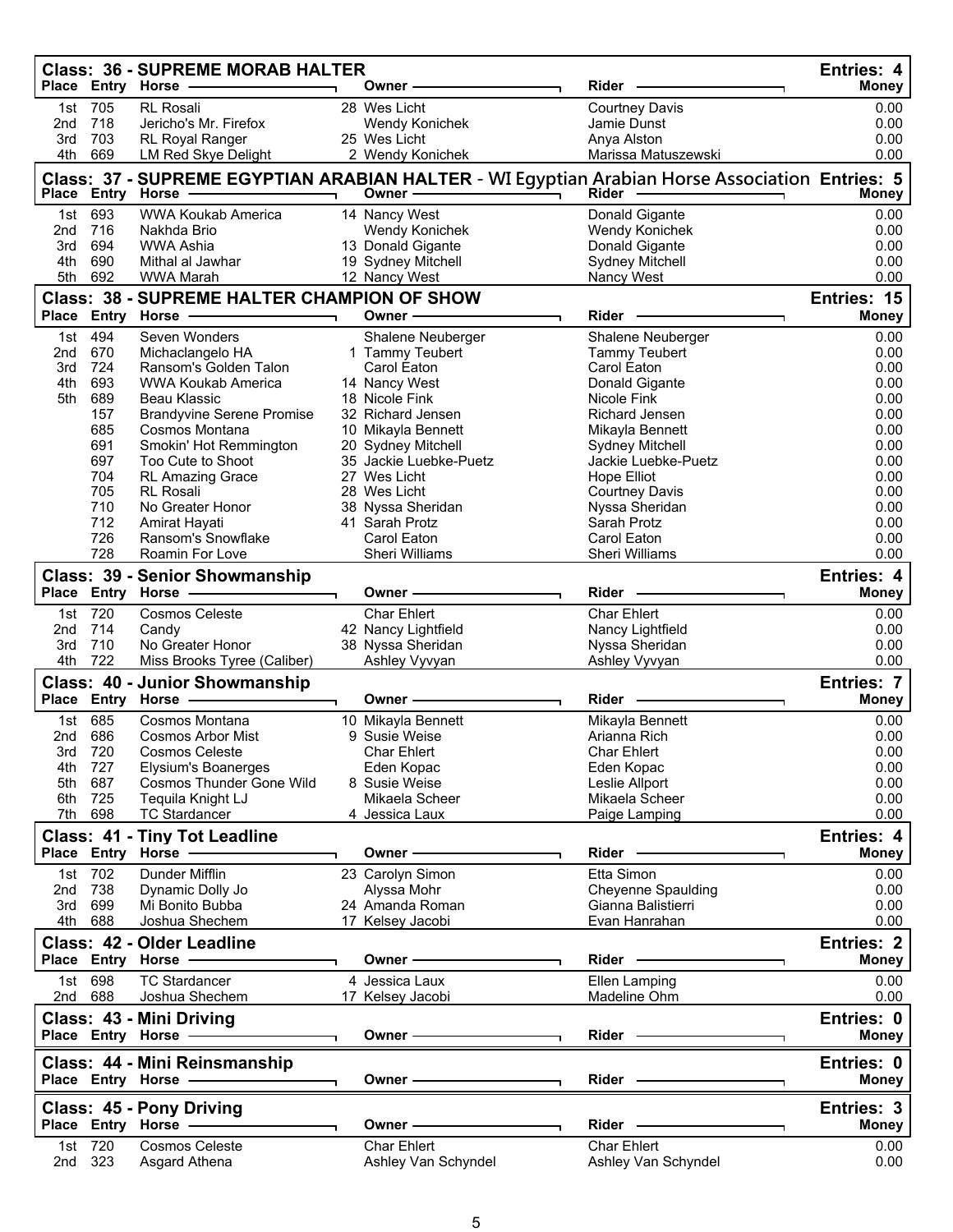|     | 3rd 748        | C.F. Lady Smith                                                                                               | Joann Williams                                                          | Joann Williams                                                                                                                                                                                                                 | 0.00                                     |
|-----|----------------|---------------------------------------------------------------------------------------------------------------|-------------------------------------------------------------------------|--------------------------------------------------------------------------------------------------------------------------------------------------------------------------------------------------------------------------------|------------------------------------------|
|     |                | Class: 46 - Pony Reinsmanship                                                                                 |                                                                         |                                                                                                                                                                                                                                | Entries: 3                               |
|     |                |                                                                                                               |                                                                         |                                                                                                                                                                                                                                | <b>Money</b>                             |
|     | 1st 323        | Asgard Athena                                                                                                 | Ashley Van Schyndel                                                     | Ashley Van Schyndel                                                                                                                                                                                                            | 0.00                                     |
|     | 2nd 720        | <b>Cosmos Celeste</b>                                                                                         | Char Ehlert                                                             | <b>Char Ehlert</b>                                                                                                                                                                                                             | 0.00                                     |
|     | 3rd 748        | C.F. Lady Smith                                                                                               | Joann Williams <b>State Advisors</b>                                    | Joann Williams                                                                                                                                                                                                                 | 0.00                                     |
|     |                |                                                                                                               |                                                                         |                                                                                                                                                                                                                                |                                          |
|     |                | Class: 47 - Open Driving                                                                                      |                                                                         |                                                                                                                                                                                                                                | Entries: 3                               |
|     |                | Place Entry Horse - Charles Communication                                                                     | Owner $\longrightarrow$                                                 |                                                                                                                                                                                                                                | <b>Money</b>                             |
|     | 1st 705        | RL Rosali                                                                                                     | 28 Wes Licht                                                            | Wes Licht                                                                                                                                                                                                                      | 0.00                                     |
| 2nd | 720            | Cosmos Celeste                                                                                                | <b>Char Ehlert</b>                                                      | <b>Char Ehlert</b>                                                                                                                                                                                                             | 0.00                                     |
|     | 3rd 748        | C.F. Lady Smith                                                                                               | Joann Williams <b>State Advisors</b>                                    | Joann Williams                                                                                                                                                                                                                 | 0.00                                     |
|     |                |                                                                                                               |                                                                         |                                                                                                                                                                                                                                | <b>Entries: 2</b>                        |
|     |                |                                                                                                               | Class: 48 - Morab, Morgan, Part-Morgan, Arabian or Part-Arabian Driving | Rider <sup>-</sup> —————                                                                                                                                                                                                       |                                          |
|     |                | Place Entry Horse ————————————————————                                                                        | Owner $\overline{\qquad \qquad }$                                       |                                                                                                                                                                                                                                | <b>Money</b>                             |
|     | 1st 705        | RL Rosali                                                                                                     | 28 Wes Licht                                                            | Wes Licht                                                                                                                                                                                                                      | 0.00                                     |
|     | 2nd 720        | Cosmos Celeste <b>Cosmos Celeste</b>                                                                          | <b>Char Ehlert</b>                                                      | Char Ehlert                                                                                                                                                                                                                    | 0.00                                     |
|     |                | <b>Class: 49 - Open Driving Reinsmanship</b>                                                                  |                                                                         |                                                                                                                                                                                                                                | Entries: 4                               |
|     |                |                                                                                                               |                                                                         | Rider - The Contract of the Contract of the Contract of the Contract of the Contract of the Contract of the Contract of the Contract of the Contract of the Contract of the Contract of the Contract of the Contract of the Co | <b>Money</b>                             |
|     |                |                                                                                                               |                                                                         |                                                                                                                                                                                                                                |                                          |
|     | 1st 748        | C.F. Lady Smith<br><b>RL</b> Rosali                                                                           | Joann Williams<br>28 Wes Licht                                          | Joann Williams<br>Wes Licht                                                                                                                                                                                                    | 0.00                                     |
| 3rd | 2nd 705<br>323 | Asgard Athena                                                                                                 | Ashley Van Schyndel                                                     |                                                                                                                                                                                                                                | 0.00<br>0.00                             |
|     | 4th 720        | Cosmos Celeste                                                                                                |                                                                         | Ashley Van Schyndel                                                                                                                                                                                                            |                                          |
|     |                |                                                                                                               | <b>Char Ehlert</b>                                                      | Char Ehlert<br>the control of the control of the control of                                                                                                                                                                    | 0.00                                     |
|     |                | Class: 50 - JR. Driver Driving                                                                                |                                                                         |                                                                                                                                                                                                                                | Entries: 1                               |
|     |                | Place Entry Horse ————————————————————                                                                        | Owner $\longrightarrow$                                                 | <u> 1989 - Johann Barnett, fransk politik (</u>                                                                                                                                                                                | <b>Money</b><br>$\overline{\phantom{0}}$ |
|     | 1st 720        | Cosmos Celeste                                                                                                | <b>Char Ehlert</b>                                                      | <b>Char Ehlert</b>                                                                                                                                                                                                             | 0.00                                     |
|     |                |                                                                                                               |                                                                         |                                                                                                                                                                                                                                |                                          |
|     |                | Class: 51 - Rookie Rider Walk Only                                                                            |                                                                         |                                                                                                                                                                                                                                | Entries: 1                               |
|     |                | Place Entry Horse - The Control of the Control of the Control of the Control of the Control of the Control of | Owner ————————                                                          | Rider <b>Container Services</b>                                                                                                                                                                                                | <b>Money</b>                             |
|     | 1st 688        | Joshua Shechem                                                                                                | 17 Kelsey Jacobi                                                        | Madeline Ohm                                                                                                                                                                                                                   | 0.00                                     |
|     | 720            | Cosmos Celeste <b>Cosmos</b> Celeste                                                                          | Char Ehlert                                                             | <b>Char Ehlert</b>                                                                                                                                                                                                             | 0.00                                     |
|     |                | Class: 52 - Walk Only Horses for Heroes                                                                       |                                                                         |                                                                                                                                                                                                                                | Entries: 1                               |
|     |                |                                                                                                               |                                                                         |                                                                                                                                                                                                                                | <b>Money</b>                             |
|     |                |                                                                                                               |                                                                         |                                                                                                                                                                                                                                |                                          |
|     | 1st 698        | <b>TC Stardancer</b>                                                                                          | 4 Jessica Laux                                                          | Alli Chase                                                                                                                                                                                                                     | $\overline{4}$<br>0.00                   |
|     |                | Class: 53 - Walk/Trot Rider 13 & under, Any Seat                                                              |                                                                         |                                                                                                                                                                                                                                | Entries: 3                               |
|     |                |                                                                                                               | Owner $\longrightarrow$                                                 |                                                                                                                                                                                                                                | <b>Money</b>                             |
|     |                |                                                                                                               |                                                                         |                                                                                                                                                                                                                                |                                          |
|     | 1st 684        | Cosmos Vigalente <b>11</b> Susie Weise                                                                        |                                                                         | Cayden Hinze                                                                                                                                                                                                                   | 0.00                                     |
|     | 2nd 704        | RL Amazing Grace<br>Strawberry's Delight                                                                      | 27 Wes Licht                                                            | Hope Elliot                                                                                                                                                                                                                    | 0.00                                     |
|     | 3rd 729        | Strawberry's Delight                                                                                          | Dawn Drysdale                                                           | Aabigail Swiatlowski                                                                                                                                                                                                           | SWI<br>0.00                              |
|     |                | Class: 54 - Walk/Trot Horses for Heroes, Any Seat                                                             |                                                                         |                                                                                                                                                                                                                                | <b>Entries: 1</b>                        |
|     |                |                                                                                                               |                                                                         | Rider                                                                                                                                                                                                                          | <b>Money</b>                             |
| 1st | 698            | <b>TC Stardancer</b>                                                                                          | 4 Jessica Laux                                                          | Alli Chase                                                                                                                                                                                                                     | 0.00<br>4                                |
|     |                |                                                                                                               |                                                                         |                                                                                                                                                                                                                                |                                          |
|     |                | Class: 55 - Academy Walk/Trot Huntseat, Saddleseat                                                            |                                                                         |                                                                                                                                                                                                                                | Entries: 6                               |
|     | Place Entry    | Horse                                                                                                         | Owner -                                                                 | Rider                                                                                                                                                                                                                          | <b>Money</b>                             |
| 1st | 727            | Elysium's Boanerges                                                                                           | Eden Kopac                                                              | Eden Kopac                                                                                                                                                                                                                     | 0.00                                     |
| 2nd | 686            | <b>Cosmos Arbor Mist</b>                                                                                      | 9 Susie Weise                                                           | Arianna Rich                                                                                                                                                                                                                   | 0.00                                     |
| 3rd | 674            | The Lady Burlesque                                                                                            | Shalene Neuberger                                                       | Katie Schmimke                                                                                                                                                                                                                 | 0.00                                     |
| 4th | 687            | <b>Cosmos Thunder Gone Wild</b>                                                                               | 8 Susie Weise                                                           | Leslie Allport                                                                                                                                                                                                                 | 0.00                                     |
| 5th | 738            | Dynamic Dolly Jo                                                                                              | Alyssa Mohr                                                             | Lauryn Fowle                                                                                                                                                                                                                   | 0.00                                     |
| 6th | 688            | Joshua Shechem                                                                                                | 17 Kelsey Jacobi                                                        | Kelsey Jacobi                                                                                                                                                                                                                  | 0.00                                     |
|     |                | Class: 56 - Walk/Trot Huntseat Open                                                                           |                                                                         |                                                                                                                                                                                                                                | <b>Entries: 8</b>                        |
|     |                | Place Entry Horse                                                                                             |                                                                         | Rider                                                                                                                                                                                                                          |                                          |
|     |                |                                                                                                               | <b>Owner</b>                                                            |                                                                                                                                                                                                                                | <b>Money</b>                             |
| 1st | 689            | Beau Klassic                                                                                                  | 18 Nicole Fink                                                          | Nicole Fink                                                                                                                                                                                                                    | 0.00                                     |
| 2nd | 702            | Dunder Mifflin                                                                                                | 23 Carolyn Simon                                                        | Carolyn Simon                                                                                                                                                                                                                  | 0.00                                     |
| 3rd | 617            | Hammertime's Foxtrot                                                                                          | Shalene Neuberger                                                       | Anna Neuberger                                                                                                                                                                                                                 | 0.00                                     |
| 4th | 711            | Dancing Gydania                                                                                               | 39 Nyssa Sheridan                                                       | Jessica Stachulak                                                                                                                                                                                                              | 0.00                                     |
| 5th |                | <b>Cosmos Thunder Gone Wild</b>                                                                               | 8 Susie Weise                                                           | Leslie Allport                                                                                                                                                                                                                 | 0.00                                     |
|     | 687            |                                                                                                               | 9 Susie Weise                                                           | Arianna Rich                                                                                                                                                                                                                   | 0.00                                     |
| 6th | 686            | <b>Cosmos Arbor Mist</b>                                                                                      |                                                                         |                                                                                                                                                                                                                                |                                          |
|     | 728            | Roamin For Love                                                                                               | Sheri Williams                                                          | Sheri Williams                                                                                                                                                                                                                 | 0.00                                     |
|     | 729            | Strawberry's Delight                                                                                          | Dawn Drysdale                                                           | Aabigail Swiatlowski                                                                                                                                                                                                           | SWI<br>0.00                              |
|     |                |                                                                                                               |                                                                         |                                                                                                                                                                                                                                |                                          |
|     |                | Class: 57 - Walk/Trot Saddleseat Open                                                                         |                                                                         |                                                                                                                                                                                                                                | <b>Entries: 2</b>                        |
|     |                | Place Entry Horse                                                                                             | Owner -                                                                 | Rider                                                                                                                                                                                                                          | <b>Money</b>                             |
| 1st | 494            | Seven Wonders                                                                                                 | Shalene Neuberger                                                       | Abby Smogoleski                                                                                                                                                                                                                | 0.00                                     |
| 2nd | 674            | The Lady Burlesque                                                                                            | Shalene Neuberger                                                       | Katie Schmimke                                                                                                                                                                                                                 | 0.00                                     |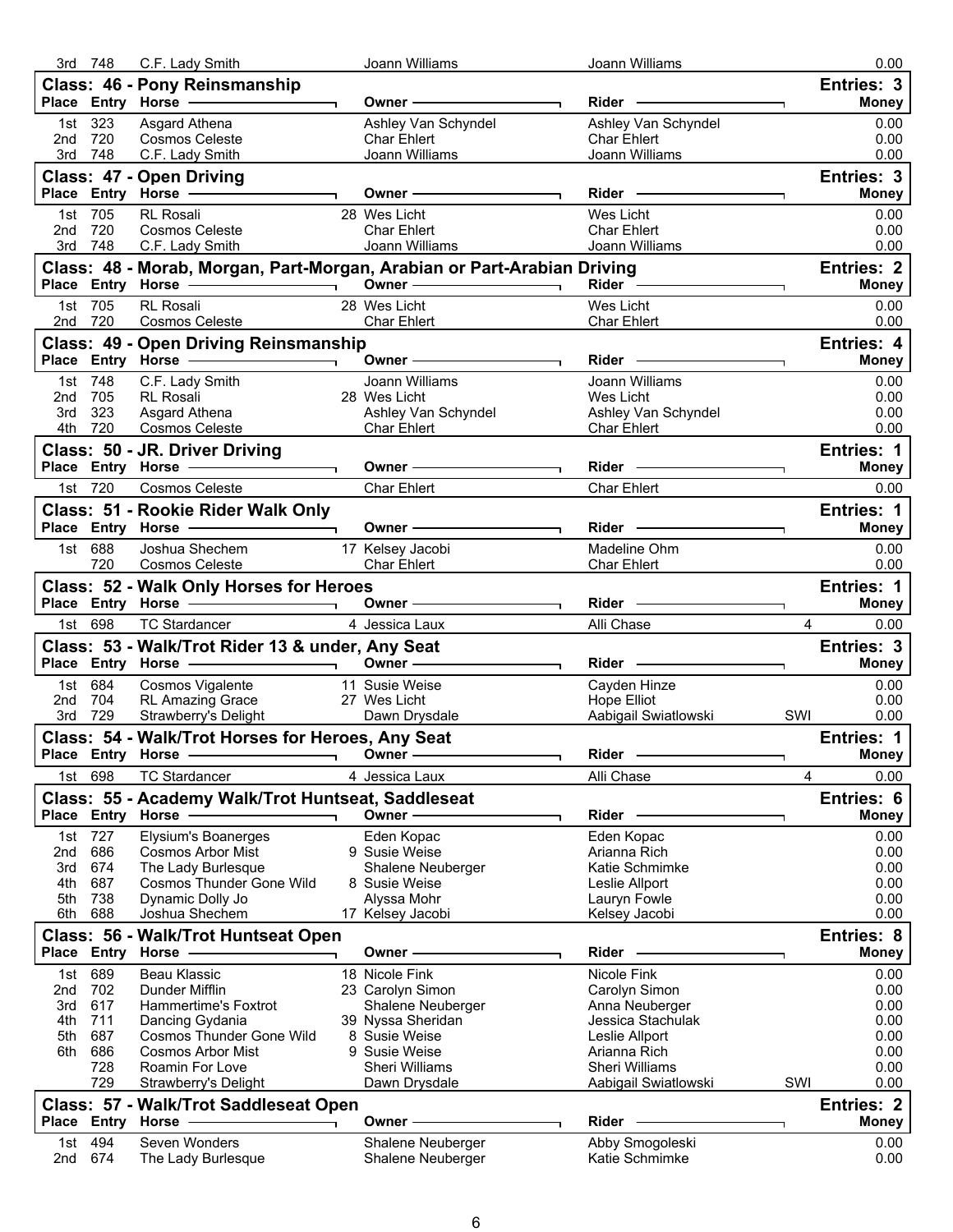|                 |             | Class: 58 - Walk/Trot Novice Horse Huntseat, Saddleseat<br>Place Entry Horse - | Owner-                                                                    | <b>Rider</b>          | Entries: 12<br><b>Money</b>       |
|-----------------|-------------|--------------------------------------------------------------------------------|---------------------------------------------------------------------------|-----------------------|-----------------------------------|
| 1st             | 689         | <b>Beau Klassic</b>                                                            | 18 Nicole Fink                                                            | Nicole Fink           | 0.00                              |
| 2nd             | 617         | Hammertime's Foxtrot                                                           | Shalene Neuberger                                                         | Anna Neuberger        | 0.00                              |
| 3rd             | 674         | The Lady Burlesque                                                             | Shalene Neuberger                                                         | Katie Schmimke        | 0.00                              |
| 4th             | 711         |                                                                                |                                                                           | Jessica Stachulak     | 0.00                              |
|                 |             | Dancing Gydania                                                                | 39 Nyssa Sheridan                                                         |                       |                                   |
| 5th             | 702         | Dunder Mifflin                                                                 | 23 Carolyn Simon                                                          | Carolyn Simon         | 0.00                              |
| 6th             | 710         | No Greater Honor                                                               | 38 Nyssa Sheridan                                                         | Nyssa Sheridan        | 0.00                              |
|                 | 219         | <b>Brandyvine Duecalin</b>                                                     | 33 Richard Jensen                                                         | Lynette Wobig         | 0.00                              |
|                 | 686         | <b>Cosmos Arbor Mist</b>                                                       | 9 Susie Weise                                                             | Arianna Rich          | 0.00                              |
|                 | 687         | <b>Cosmos Thunder Gone Wild</b>                                                | 8 Susie Weise                                                             | Leslie Allport        | 0.00                              |
|                 | 688         | Joshua Shechem                                                                 | 17 Kelsey Jacobi                                                          | Kelsey Jacobi         | 0.00                              |
|                 | 728         | Roamin For Love                                                                | Sheri Williams                                                            | <b>Sheri Williams</b> | 0.00                              |
|                 | 729         | <b>Strawberry's Delight</b>                                                    | Dawn Drysdale                                                             | Aabigail Swiatlowski  | SWI<br>0.00                       |
|                 |             | Class: 59 - Walk/Trot Novice Rider Huntseat                                    |                                                                           |                       | Entries: 10                       |
|                 | Place Entry | Horse -                                                                        | Owner -                                                                   | Rider                 | <b>Money</b>                      |
| 1st             | 617         | Hammertime's Foxtrot                                                           | Shalene Neuberger                                                         | Anna Neuberger        | 0.00                              |
| 2 <sub>nd</sub> | 219         | <b>Brandyvine Duecalin</b>                                                     | 33 Richard Jensen                                                         | Lynette Wobig         | 0.00                              |
| 3rd             | 711         | Dancing Gydania                                                                | 39 Nyssa Sheridan                                                         | Jessica Stachulak     | 0.00                              |
| 4th             | 687         | <b>Cosmos Thunder Gone Wild</b>                                                | 8 Susie Weise                                                             | Leslie Allport        | 0.00                              |
| 5th             | 686         | <b>Cosmos Arbor Mist</b>                                                       | 9 Susie Weise                                                             | Arianna Rich          | 0.00                              |
| 6th             | 710         | No Greater Honor                                                               | 38 Nyssa Sheridan                                                         | Nyssa Sheridan        | 0.00                              |
|                 |             |                                                                                |                                                                           |                       |                                   |
|                 | 688         | Joshua Shechem                                                                 | 17 Kelsey Jacobi                                                          | Kelsey Jacobi         | 0.00                              |
|                 | 698         | <b>TC Stardancer</b>                                                           | 4 Jessica Laux                                                            | Paige Lamping         | 0.00                              |
|                 | 728         | Roamin For Love                                                                | Sheri Williams                                                            | <b>Sheri Williams</b> | 0.00                              |
|                 | 729         | Strawberry's Delight                                                           | Dawn Drysdale                                                             | Aabigail Swiatlowski  | SWI<br>0.00                       |
|                 |             | Class: 60 - Walk/Trot Novice Rider Saddleseat                                  |                                                                           | Rider                 | <b>Entries: 2</b>                 |
|                 |             | Place Entry Horse -                                                            | Owner -                                                                   |                       | <b>Money</b>                      |
|                 | 1st 494     | Seven Wonders                                                                  | Shalene Neuberger                                                         | Abby Smogoleski       | 0.00                              |
| 2nd             | 674         | The Lady Burlesque                                                             | Shalene Neuberger                                                         | Katie Schmimke        | 0.00                              |
|                 |             | Place Entry Horse                                                              | Class: 61 - Walk/Trot Morab Any Seat - Sponsored by Alli Chase<br>Owner - | Rider                 | <b>Entries: 1</b><br><b>Money</b> |
| 1st             | 669         | <b>LM Red Skye Delight</b>                                                     | 2 Wendy Konichek                                                          | Jamie Dunst           | 0.00                              |
|                 |             | Class: 62 - Academy Walk/Trot Western                                          |                                                                           |                       | <b>Entries: 2</b>                 |
|                 |             |                                                                                | Owner -                                                                   | <b>Rider</b>          | <b>Money</b>                      |
|                 |             |                                                                                |                                                                           |                       |                                   |
| 1st             | 684         | Cosmos Vigalente                                                               | 11 Susie Weise                                                            | Cayden Hinze          | 0.00                              |
| 2nd             | 700         | How D Wind Dancer                                                              | 21 Laura Harris                                                           | Laura Harris          | 0.00                              |
|                 |             | Class: 63 - Walk/Trot Western Open                                             |                                                                           |                       | <b>Entries: 2</b>                 |
|                 |             | Place Entry Horse -                                                            | Owner -                                                                   | Rider                 |                                   |
|                 |             |                                                                                |                                                                           |                       |                                   |
|                 | 1st 684     | Cosmos Vigalente                                                               |                                                                           |                       | <b>Money</b>                      |
| 2nd 730         |             |                                                                                | 11 Susie Weise                                                            | Cayden Hinze          | 0.00                              |
|                 |             | Tailwinds Fancy That                                                           | 29 Allison French                                                         | Allison French        | 0.00                              |
|                 |             | <b>Class: 64 - Walk/Trot Novice Horse Western</b>                              |                                                                           |                       | Entries: 5                        |
|                 |             | Place Entry Horse -                                                            | Owner -                                                                   | Rider -               | Money                             |
|                 |             |                                                                                |                                                                           |                       |                                   |
| 1st             | 684         | Cosmos Vigalente                                                               | 11 Susie Weise                                                            | Cayden Hinze          | 0.00                              |
|                 | 2nd 670     | Michaclangelo HA                                                               | 1 Tammy Teubert                                                           | <b>Tammy Teubert</b>  | 0.00                              |
| 3rd             | 730         | <b>Tailwinds Fancy That</b>                                                    | 29 Allison French                                                         | Allison French        | 0.00                              |
| 4th             | 688         | Joshua Shechem                                                                 | 17 Kelsey Jacobi                                                          | Kelsey Jacobi         | 0.00                              |
|                 | 5th 700     | How D Wind Dancer                                                              | 21 Laura Harris                                                           | Laura Harris          | 0.00                              |
|                 | 158         | <b>Brandyvine Sapphire</b>                                                     | 31 Richard Jensen                                                         | Abigail Jensen        | 0.00                              |
|                 |             | <b>Class: 65 - Walk/Trot Novice Rider Western</b>                              |                                                                           |                       | <b>Entries: 5</b>                 |
|                 |             | Place Entry Horse                                                              | Owner -                                                                   | Rider                 | Money                             |
| 1st             | 684         | Cosmos Vigalente                                                               | 11 Susie Weise                                                            | Cayden Hinze          | 0.00                              |
| 2nd             | 698         | <b>TC Stardancer</b>                                                           | 4 Jessica Laux                                                            | Marissa Matuszewski   | 0.00                              |
| 3rd             | 688         | Joshua Shechem                                                                 |                                                                           |                       | 0.00                              |
|                 |             |                                                                                | 17 Kelsey Jacobi<br>21 Laura Harris                                       | Kelsey Jacobi         |                                   |
| 4th             | 700         | How D Wind Dancer                                                              |                                                                           | Laura Harris          | 0.00                              |
| 5th             | 158         | <b>Brandyvine Sapphire</b>                                                     | 31 Richard Jensen                                                         | Abigail Jensen        | 0.00                              |
|                 |             | Class: 66 - Academy Huntseat, Saddleseat                                       |                                                                           |                       | Entries: 3                        |
|                 |             | Place Entry Horse -                                                            | Owner -                                                                   | Rider -               | Money                             |
|                 | 1st 727     | Elysium's Boanerges                                                            | Eden Kopac                                                                | Eden Kopac            | 0.00                              |
| 2nd             | 725         | Tequila Knight LJ                                                              | Mikaela Scheer                                                            | Mikaela Scheer        | 0.00                              |
|                 | 3rd 219     | <b>Brandyvine Duecalin</b>                                                     | 33 Richard Jensen                                                         | Abigail Jensen        | 0.00                              |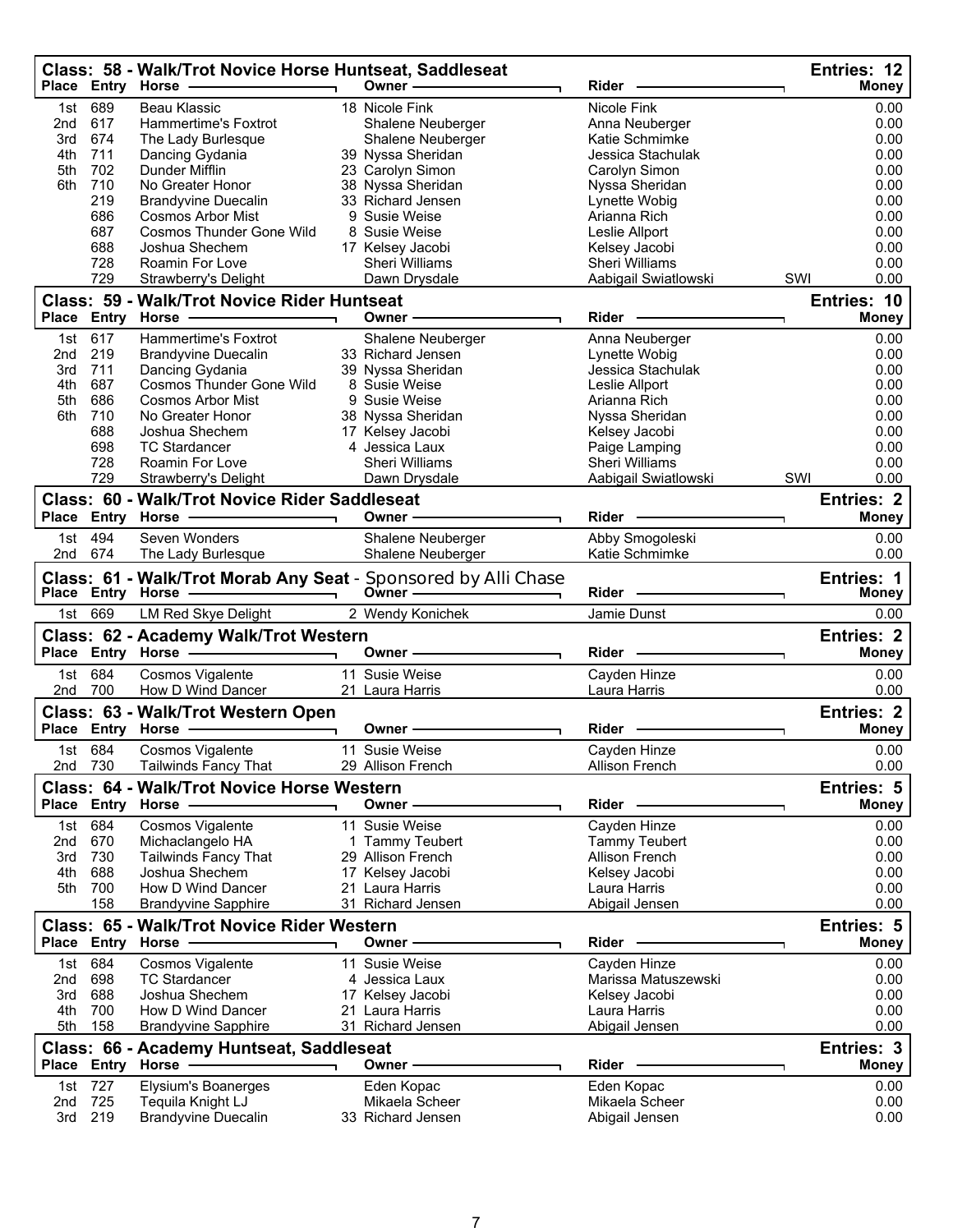|                                        |                                        | Class: 67 - Huntseat Pleasure, #<br>Place Entry Horse -                                                                                                    | Owner -                                                                                                                                                                                                                        |                                                                                                 | <b>Entries: 2</b><br><b>Money</b>            |
|----------------------------------------|----------------------------------------|------------------------------------------------------------------------------------------------------------------------------------------------------------|--------------------------------------------------------------------------------------------------------------------------------------------------------------------------------------------------------------------------------|-------------------------------------------------------------------------------------------------|----------------------------------------------|
|                                        | 1st 727<br>2nd 725                     | <b>Elysium's Boanerges</b><br>Tequila Knight LJ                                                                                                            | Eden Kopac<br>Mikaela Scheer                                                                                                                                                                                                   | Eden Kopac<br>Mikaela Scheer                                                                    | 0.00<br>0.00                                 |
|                                        |                                        | Class: 68 - Huntseat Pleasure Open<br>Place Entry Horse -                                                                                                  | Owner-                                                                                                                                                                                                                         | Rider -                                                                                         | Entries: 6<br><b>Money</b>                   |
| 1st<br>2nd<br>3rd<br>4th<br>5th<br>6th | 617<br>727<br>702<br>725<br>723<br>722 | Hammertime's Foxtrot<br>Elysium's Boanerges<br>Dunder Mifflin<br>Tequila Knight LJ<br>Unduns Mr. Macho<br>Miss Brooks Tyree (Caliber)                      | Shalene Neuberger<br>Eden Kopac<br>23 Carolyn Simon<br>Mikaela Scheer<br>Cindy Ethun<br>Ashley Vyvyan                                                                                                                          | Anna Neuberger<br>Eden Kopac<br>Carolyn Simon<br>Mikaela Scheer<br>Cindy Ethun<br>Ashley Vyvyan | 0.00<br>0.00<br>0.00<br>0.00<br>0.00<br>0.00 |
|                                        |                                        | Class: 69 - Open Sport Horse Under Saddle<br>Place Entry Horse - The Control of the Control of the Control of the Control of the Control of the Control of | Owner $-\qquad-\qquad-\qquad-\qquad$                                                                                                                                                                                           | Rider                                                                                           | Entries: 3<br><b>Money</b>                   |
| 1st<br>2nd<br>3rd                      | 702<br>617<br>722<br>710               | Dunder Mifflin<br>Hammertime's Foxtrot<br>Miss Brooks Tyree (Caliber)<br>No Greater Honor                                                                  | 23 Carolyn Simon<br>Shalene Neuberger<br>Ashley Vyvyan<br>38 Nyssa Sheridan                                                                                                                                                    | Carolyn Simon<br>Anna Neuberger<br>Ashley Vyvyan<br>Nyssa Sheridan                              | 0.00<br>0.00<br>0.00<br>0.00                 |
|                                        |                                        | Class: 70 - Saddleseat Pleasure #<br>Place Entry Horse - The Management of the Management of the Management of the Management of the Management of         | Owner -                                                                                                                                                                                                                        | Rider -                                                                                         | Entries: 0<br><b>Money</b>                   |
|                                        | 702                                    | Dunder Mifflin                                                                                                                                             | 23 Carolyn Simon                                                                                                                                                                                                               | Carolyn Simon                                                                                   | 0.00                                         |
|                                        |                                        | Class: 71 - Saddleseat Pleasure Open<br>Place Entry Horse - and Discount of the Marine of Theorem                                                          | Owner —                                                                                                                                                                                                                        | Rider -                                                                                         | Entries: 1<br><b>Money</b>                   |
|                                        | 1st 494                                | Seven Wonders                                                                                                                                              | Shalene Neuberger                                                                                                                                                                                                              | Abby Smogoleski                                                                                 | 0.00                                         |
|                                        |                                        | Class: 72 - Morab Pleasure, Any Seat<br>Place Entry Horse ——————————                                                                                       | Owner - The Common Common Common Common Common Common Common Common Common Common Common Common Common Common Common Common Common Common Common Common Common Common Common Common Common Common Common Common Common Common  | Rider -                                                                                         | Entries: 0<br><b>Money</b>                   |
|                                        |                                        | Class: 73 - Western Pleasure, Open                                                                                                                         |                                                                                                                                                                                                                                |                                                                                                 | <b>Entries: 2</b>                            |
|                                        |                                        | <u> The Common School (1989)</u>                                                                                                                           | Owner -                                                                                                                                                                                                                        | Rider -                                                                                         |                                              |
| 2nd                                    | 1st 730<br>684<br>722                  | Place Entry Horse -<br><b>Tailwinds Fancy That</b><br>Cosmos Vigalente<br>Miss Brooks Tyree (Caliber)                                                      | 29 Allison French<br>11 Susie Weise<br>Ashley Vyvyan                                                                                                                                                                           | Allison French<br>Cayden Hinze<br>Ashley Vyvyan                                                 | <b>Money</b><br>0.00<br>0.00<br>0.00         |
|                                        | 723                                    | Unduns Mr. Macho                                                                                                                                           | Cindy Ethun                                                                                                                                                                                                                    | Cindy Ethun                                                                                     | 0.00<br><b>Entries: 2</b>                    |
|                                        |                                        | Class: 74 - Western Pleasure, #<br>Place Entry Horse -                                                                                                     | Owner - The Commission of the Commission of the Commission of the Commission of the Commission of the Commission of the Commission of the Commission of the Commission of the Commission of the Commission of the Commission o |                                                                                                 | <b>Money</b>                                 |
|                                        | 1st 684                                | Cosmos Vigalente                                                                                                                                           | 11 Susie Weise                                                                                                                                                                                                                 | Cayden Hinze                                                                                    | 0.00                                         |
|                                        | 2nd 158                                | <b>Brandyvine Sapphire</b>                                                                                                                                 | 31 Richard Jensen                                                                                                                                                                                                              | Abigail Jensen                                                                                  | 0.00                                         |
| Place                                  | Entry                                  | Class: 75 - Academy Western<br>Horse                                                                                                                       | Owner                                                                                                                                                                                                                          | Rider                                                                                           | Entries: 3<br>money                          |
| 1st<br>2nd                             | 684<br>688                             | Cosmos Vigalente<br>Joshua Shechem                                                                                                                         | 11 Susie Weise<br>17 Kelsey Jacobi                                                                                                                                                                                             | Cayden Hinze<br>Kelsey Jacobi                                                                   | 0.00<br>0.00                                 |
| 3rd                                    | 700                                    | How D Wind Dancer                                                                                                                                          | 21 Laura Harris<br>Class: 76 - W/T Bob Hope Pleasure, Any Seat, Rider 40yrs & over                                                                                                                                             | Laura Harris                                                                                    | 0.00<br><b>Entries: 6</b>                    |
|                                        | Place Entry<br>1st 219                 | <b>Horse</b><br><b>Brandyvine Duecalin</b>                                                                                                                 | Owner-<br>33 Richard Jensen                                                                                                                                                                                                    | Rider<br>Lynette Wobig                                                                          | <b>Money</b><br>0.00                         |
| 2nd<br>3rd                             | 723<br>714                             | Unduns Mr. Macho<br>Candy                                                                                                                                  | Cindy Ethun<br>42 Nancy Lightfield                                                                                                                                                                                             | Cindy Ethun<br>Nancy Lightfield                                                                 | 0.00<br>0.00                                 |
| 4th<br>5th                             | 727<br>700                             | Elysium's Boanerges<br>How D Wind Dancer                                                                                                                   | Eden Kopac<br>21 Laura Harris                                                                                                                                                                                                  | Anthony Camera<br>Laura Harris                                                                  | 0.00<br>0.00                                 |
| 6th                                    | 158                                    | <b>Brandyvine Sapphire</b><br>Class: 77 - Walk/Trot Grooms, Any Seat                                                                                       | 31 Richard Jensen                                                                                                                                                                                                              | Richard Jensen                                                                                  | 0.00<br><b>Entries: 2</b>                    |
|                                        | 1st 702                                | Place Entry Horse<br>Dunder Mifflin                                                                                                                        | Owner⊹<br>23 Carolyn Simon                                                                                                                                                                                                     | Rider<br>Kayla Klobucnik                                                                        | <b>Money</b><br>0.00                         |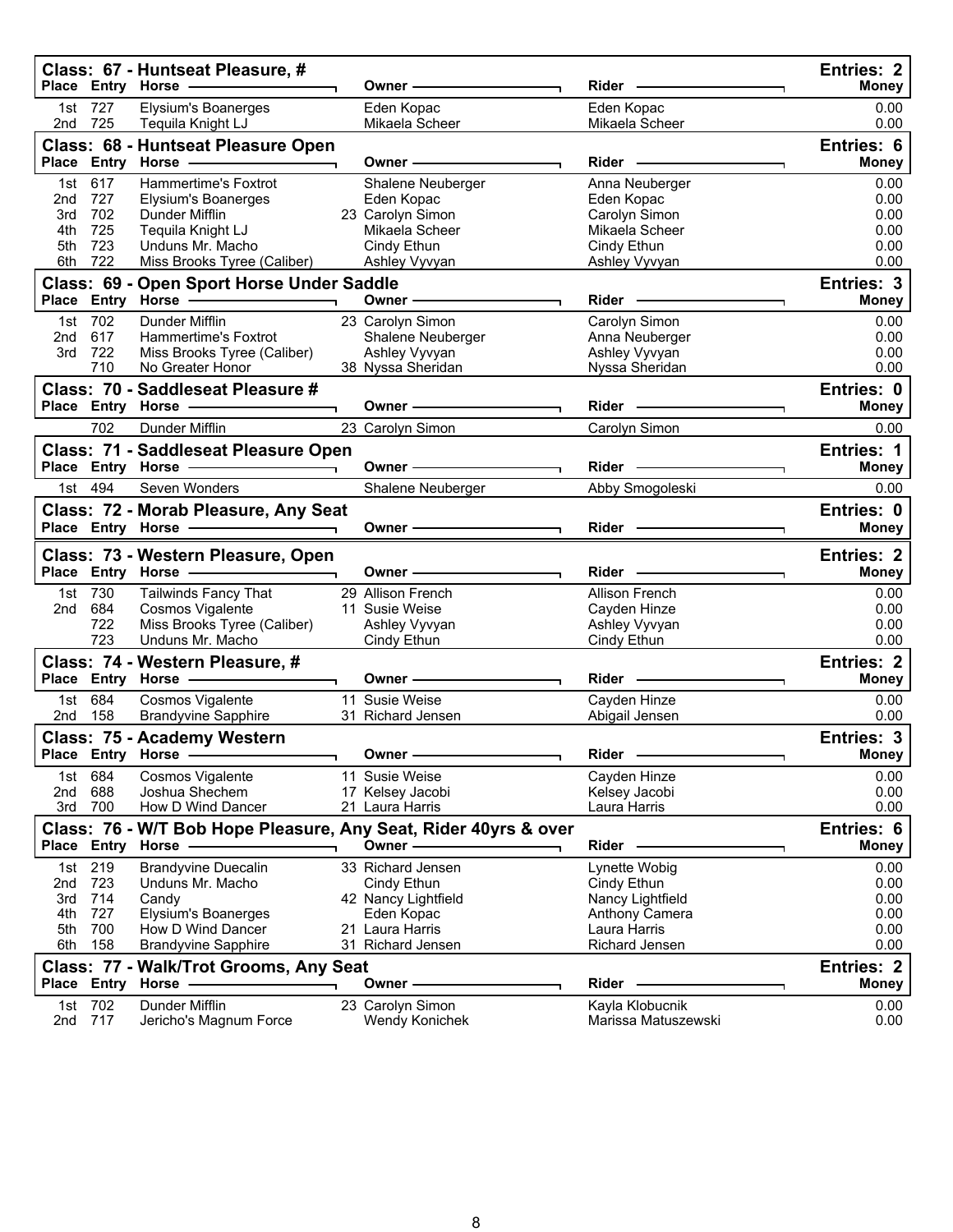|                 |             | <b>Class: 78 - Costume Class</b><br>Place Entry Horse -                                                                                                                                                                                                                                                                                                                                                                                                                                     | Owner -                                                                                                                                                                                                                       | Rider                                      | <b>Entries: 8</b><br><b>Money</b> |
|-----------------|-------------|---------------------------------------------------------------------------------------------------------------------------------------------------------------------------------------------------------------------------------------------------------------------------------------------------------------------------------------------------------------------------------------------------------------------------------------------------------------------------------------------|-------------------------------------------------------------------------------------------------------------------------------------------------------------------------------------------------------------------------------|--------------------------------------------|-----------------------------------|
| 1st             | 728         | Roamin For Love                                                                                                                                                                                                                                                                                                                                                                                                                                                                             | <b>Sheri Williams</b>                                                                                                                                                                                                         | <b>Sheri Williams</b>                      | 0.00                              |
| 1st             | 688         | Joshua Shechem                                                                                                                                                                                                                                                                                                                                                                                                                                                                              | 17 Kelsey Jacobi                                                                                                                                                                                                              | Kelsey Jacobi                              | 0.00                              |
| 1st             | 711         | Dancing Gydania                                                                                                                                                                                                                                                                                                                                                                                                                                                                             | 39 Nyssa Sheridan                                                                                                                                                                                                             | Jessica Stachulak                          | 0.00                              |
| 2nd<br>2nd      | 729<br>719  | Strawberry's Delight<br><b>Flaming Fury</b>                                                                                                                                                                                                                                                                                                                                                                                                                                                 | Dawn Drysdale<br><b>Char Ehlert</b>                                                                                                                                                                                           | Aabigail Swiatlowski<br><b>Char Ehlert</b> | SWI<br>0.00<br>0.00               |
| 2 <sub>nd</sub> | 699         | Mi Bonito Bubba                                                                                                                                                                                                                                                                                                                                                                                                                                                                             | 24 Amanda Roman                                                                                                                                                                                                               | Amanda Roman                               | 0.00                              |
| 2nd             | 720         | Cosmos Celeste                                                                                                                                                                                                                                                                                                                                                                                                                                                                              | <b>Char Ehlert</b>                                                                                                                                                                                                            | <b>Char Ehlert</b>                         | 0.00                              |
| 3rd             | 690         | Mithal al Jawhar                                                                                                                                                                                                                                                                                                                                                                                                                                                                            | 19 Sydney Mitchell                                                                                                                                                                                                            | Sydney Mitchell                            | 0.00                              |
|                 |             | Class: 79 - IMBA Futurity Morab Weanling & Yr<br>Place Entry Horse -<br>$\overline{\phantom{a}}$ and $\overline{\phantom{a}}$ and $\overline{\phantom{a}}$ and $\overline{\phantom{a}}$ and $\overline{\phantom{a}}$ and $\overline{\phantom{a}}$ and $\overline{\phantom{a}}$ and $\overline{\phantom{a}}$ and $\overline{\phantom{a}}$ and $\overline{\phantom{a}}$ and $\overline{\phantom{a}}$ and $\overline{\phantom{a}}$ and $\overline{\phantom{a}}$ and $\overline{\phantom{a}}$ a | Owner -                                                                                                                                                                                                                       | Rider -                                    | <b>Entries: 1</b><br><b>Money</b> |
|                 | 1st 715     | Jericho's Veraz in Gold                                                                                                                                                                                                                                                                                                                                                                                                                                                                     | Wendy Konichek                                                                                                                                                                                                                | Wendy Konichek                             | 0.00                              |
|                 |             | Class: 80 - IMBA Futurity Morab 2 & 3yr olds                                                                                                                                                                                                                                                                                                                                                                                                                                                |                                                                                                                                                                                                                               |                                            | Entries: 0                        |
|                 |             | Place Entry Horse - The Control of the Control of the Control of the Control of the Control of the Control of                                                                                                                                                                                                                                                                                                                                                                               | Owner - The Communication of the Communication of the Communication of the Communication of the Communication of the Communication of the Communication of the Communication of the Communication of the Communication of the | Rider —                                    | <b>Money</b>                      |
|                 |             | Class: 81 - WEAHA Sport Horse in Hand                                                                                                                                                                                                                                                                                                                                                                                                                                                       |                                                                                                                                                                                                                               |                                            | Entries: 3                        |
|                 |             | Place Entry Horse                                                                                                                                                                                                                                                                                                                                                                                                                                                                           | Owner —                                                                                                                                                                                                                       | Rider -                                    | <b>Money</b>                      |
|                 | 1st 716     | Nakhda Brio                                                                                                                                                                                                                                                                                                                                                                                                                                                                                 | Wendy Konichek                                                                                                                                                                                                                | Wendy Konichek                             | 0.00                              |
| 2nd             | 694         | <b>WWA Ashia</b>                                                                                                                                                                                                                                                                                                                                                                                                                                                                            | 13 Donald Gigante                                                                                                                                                                                                             | Nancy West                                 | 0.00                              |
|                 | 3rd 692     | <b>WWA Marah</b>                                                                                                                                                                                                                                                                                                                                                                                                                                                                            | 12 Nancy West                                                                                                                                                                                                                 | Nancy West                                 | 0.00                              |
|                 |             | Place Entry Horse                                                                                                                                                                                                                                                                                                                                                                                                                                                                           | Class: 81a - WEAHA Egyptian Sired Arabian & Part- Arab 3 & under WI Egyptian Arabian Horse Assn Entries: 0<br>Owner -                                                                                                         | Rider <sup>-</sup>                         | Money                             |
|                 |             | Place Entry Horse                                                                                                                                                                                                                                                                                                                                                                                                                                                                           | Class: 81b - WEAHA Egyptian Sired Arabian & Part- Arab 4 & over - WI Egyptian Arabian Horse Assn Entries: 0<br>Place Entry Horse Money Cowner Compared Compared Money                                                         |                                            |                                   |
|                 |             | Class: 82 - Arabian Farm Class                                                                                                                                                                                                                                                                                                                                                                                                                                                              |                                                                                                                                                                                                                               |                                            | Entries: 6                        |
|                 | Place Entry | Horse ·                                                                                                                                                                                                                                                                                                                                                                                                                                                                                     | Owner -                                                                                                                                                                                                                       | Rider                                      | <b>Money</b>                      |
| 1st             | 694         | WWA Ashia                                                                                                                                                                                                                                                                                                                                                                                                                                                                                   | 13 Donald Gigante                                                                                                                                                                                                             | Donald Gigante                             | 0.00                              |
| 1st             | 693         | <b>WWA Koukab America</b>                                                                                                                                                                                                                                                                                                                                                                                                                                                                   | 14 Nancy West                                                                                                                                                                                                                 | West Wind Arabians                         | 0.00                              |
| 2nd             | 711         | Dancing Gydania                                                                                                                                                                                                                                                                                                                                                                                                                                                                             | 39 Nyssa Sheridan                                                                                                                                                                                                             | Jessica Stachulak                          | 0.00                              |
| 2nd             | 710         | No Greater Honor                                                                                                                                                                                                                                                                                                                                                                                                                                                                            | 38 Nyssa Sheridan                                                                                                                                                                                                             | Nyssa Sheridan                             | 0.00                              |
| 3rd             | 690         | Mithal al Jawhar                                                                                                                                                                                                                                                                                                                                                                                                                                                                            | 19 Sydney Mitchell                                                                                                                                                                                                            | Grey Hawk Meadow                           | 0.00                              |
| 3rd             | 688         | Joshua Shechem                                                                                                                                                                                                                                                                                                                                                                                                                                                                              | 17 Kelsey Jacobi                                                                                                                                                                                                              | Grey Hawk Meadow                           | 0.00                              |
|                 | Place Entry | Class: 83 - Morgan Farm Class<br>Horse -                                                                                                                                                                                                                                                                                                                                                                                                                                                    | Owner -                                                                                                                                                                                                                       | Rider -                                    | Entries: 5<br><b>Money</b>        |
|                 |             |                                                                                                                                                                                                                                                                                                                                                                                                                                                                                             | 31 Richard Jensen                                                                                                                                                                                                             |                                            |                                   |
| 1st<br>1st      | 158<br>219  | <b>Brandyvine Sapphire</b><br><b>Brandyvine Duecalin</b>                                                                                                                                                                                                                                                                                                                                                                                                                                    | 33 Richard Jensen                                                                                                                                                                                                             | <b>Brandyvine Farm</b><br>Richard Jensen   | 0.00<br>0.00                      |
| 2nd             | 685         | Cosmos Montana                                                                                                                                                                                                                                                                                                                                                                                                                                                                              | 10 Mikayla Bennett                                                                                                                                                                                                            | Mikayla Bennett                            | 0.00                              |
| 2nd             | 686         | Cosmos Arbor Mist                                                                                                                                                                                                                                                                                                                                                                                                                                                                           | 9 Susie Weise                                                                                                                                                                                                                 | Arianna Rich                               | 0.00                              |
| 2nd             | 687         | <b>Cosmos Thunder Gone Wild</b>                                                                                                                                                                                                                                                                                                                                                                                                                                                             | 8 Susie Weise                                                                                                                                                                                                                 | Leslie Allport                             | 0.00                              |
|                 | 157         | <b>Brandyvine Serene Promise</b>                                                                                                                                                                                                                                                                                                                                                                                                                                                            | 32 Richard Jensen                                                                                                                                                                                                             | Richard Jensen                             | 0.00                              |
|                 |             | Class: 84 - Morab Farm Class<br>Place Entry Horse                                                                                                                                                                                                                                                                                                                                                                                                                                           | Owner -                                                                                                                                                                                                                       | Rider                                      | <b>Entries: 2</b><br><b>Money</b> |
|                 | 1st 717     | Jericho's Magnum Force                                                                                                                                                                                                                                                                                                                                                                                                                                                                      | Wendy Konichek                                                                                                                                                                                                                | Jaimie Dunst                               | 0.00                              |
|                 | 1st 669     | <b>LM Red Skye Delight</b>                                                                                                                                                                                                                                                                                                                                                                                                                                                                  | 2 Wendy Konichek                                                                                                                                                                                                              | Marissa Matuszewski                        | 0.00                              |
|                 |             | Class: 85 - Justin Morgan Standard<br>Place Entry Horse -                                                                                                                                                                                                                                                                                                                                                                                                                                   | Owner —                                                                                                                                                                                                                       | Rider                                      | Entries: 5<br><b>Money</b>        |
| 1st             | 727         | Elysium's Boanerges                                                                                                                                                                                                                                                                                                                                                                                                                                                                         | Eden Kopac                                                                                                                                                                                                                    | Anthony Camera                             | 0.00                              |
| 2nd             | 686         | Cosmos Arbor Mist                                                                                                                                                                                                                                                                                                                                                                                                                                                                           | 9 Susie Weise                                                                                                                                                                                                                 | Arianna Rich                               | 0.00                              |
| 3rd             | 685         | Cosmos Montana                                                                                                                                                                                                                                                                                                                                                                                                                                                                              | 10 Mikayla Bennett                                                                                                                                                                                                            | Mikayla Bennett                            | 0.00                              |
| 4th             | 720         | <b>Cosmos Celeste</b>                                                                                                                                                                                                                                                                                                                                                                                                                                                                       | <b>Char Ehlert</b>                                                                                                                                                                                                            | <b>Char Ehlert</b>                         | 0.00                              |
| 5th             | 719         | <b>Flaming Fury</b>                                                                                                                                                                                                                                                                                                                                                                                                                                                                         | <b>Char Ehlert</b>                                                                                                                                                                                                            | <b>Char Ehlert</b>                         | 0.00                              |
|                 | Place Entry | Class: 86 - Most Classic Arabian Head<br>Horse                                                                                                                                                                                                                                                                                                                                                                                                                                              | Owner -                                                                                                                                                                                                                       | Rider                                      | <b>Entries: 8</b><br><b>Money</b> |
| 1st             | 670         | Michaclangelo HA                                                                                                                                                                                                                                                                                                                                                                                                                                                                            | 1 Tammy Teubert                                                                                                                                                                                                               | Tammy Teubert                              | 0.00                              |
| 2nd             | 716         | Nakhda Brio                                                                                                                                                                                                                                                                                                                                                                                                                                                                                 | Wendy Konichek                                                                                                                                                                                                                | Wendy Konichek                             | 0.00                              |
| 3rd             | 693         | WWA Koukab America                                                                                                                                                                                                                                                                                                                                                                                                                                                                          | 14 Nancy West                                                                                                                                                                                                                 | Nancy West                                 | 0.00                              |
| 4th<br>5th      | 713<br>711  | <b>Fashion Statement</b>                                                                                                                                                                                                                                                                                                                                                                                                                                                                    | 40 Sarah Protz                                                                                                                                                                                                                | Alyssa Mohr<br>Jessica Stachulak           | 0.00<br>0.00                      |
| 6th             | 712         | Dancing Gydania<br>Amirat Hayati                                                                                                                                                                                                                                                                                                                                                                                                                                                            | 39 Nyssa Sheridan<br>41 Sarah Protz                                                                                                                                                                                           | Alyssa Bizub                               | 0.00                              |
|                 | 688         | Joshua Shechem                                                                                                                                                                                                                                                                                                                                                                                                                                                                              | 17 Kelsey Jacobi                                                                                                                                                                                                              | Kelsey Jacobi                              | 0.00                              |
|                 | 690         | Mithal al Jawhar                                                                                                                                                                                                                                                                                                                                                                                                                                                                            | 19 Sydney Mitchell                                                                                                                                                                                                            | Sydney Mitchell                            | 0.00                              |
|                 |             |                                                                                                                                                                                                                                                                                                                                                                                                                                                                                             |                                                                                                                                                                                                                               |                                            |                                   |